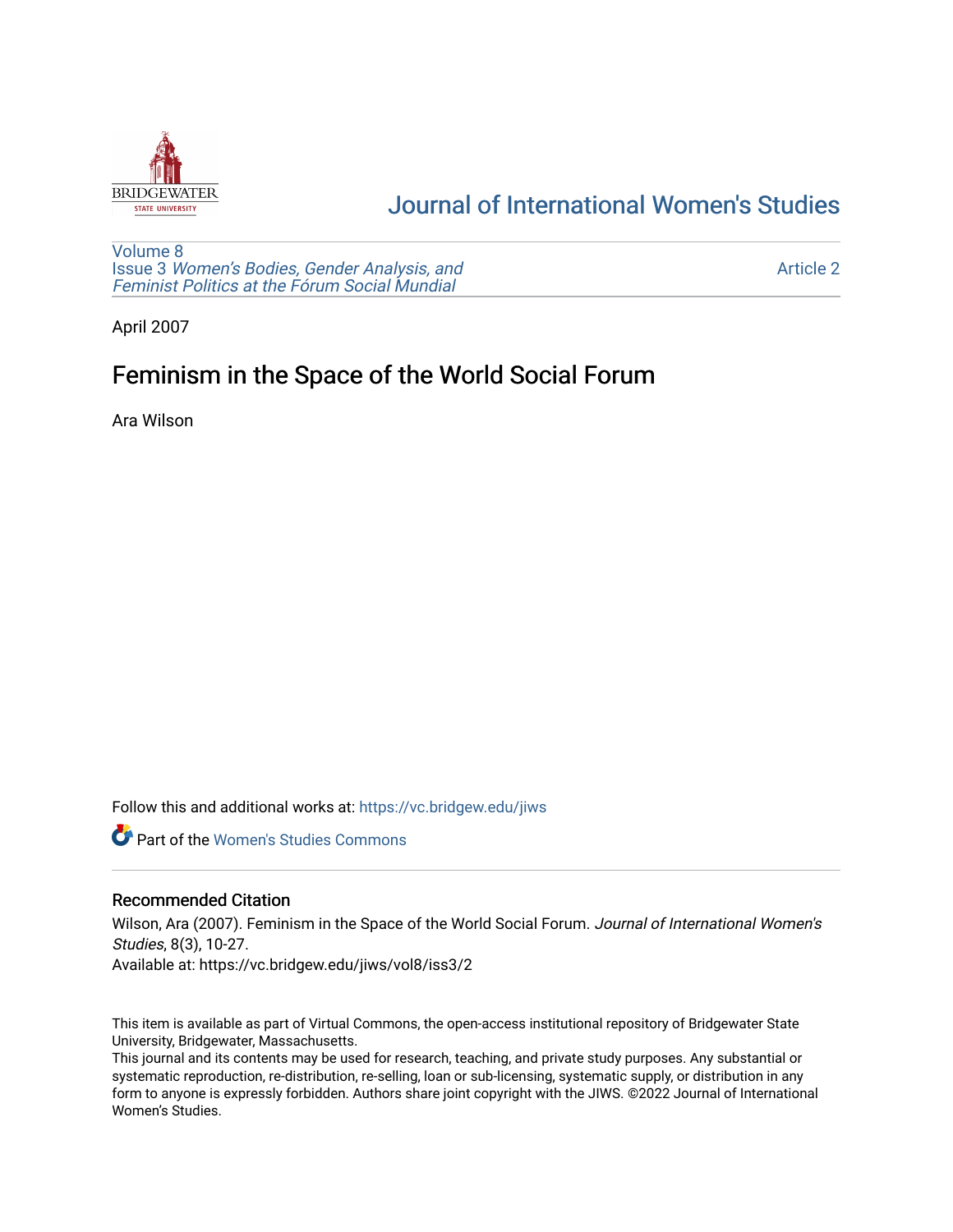This journal and its contents may be used for research, teaching and private study purposes. Any substantial or This journal and its contents may be distributed to resemble from the Show Pubboscs. Any substantial or sub-licensing the World State of the Space of the Space of the World Society of the Space of the World Society of the to anyone is expressly forbidden. ©2007 Journal of International Women's Studies.

## **Feminism in the Space of the World Social Forum<sup>1</sup>**

## By Ara Wilson<sup>2</sup>

#### **Abstract**

Despite clear affinities, the integration of feminism into the World Social Forum remains uneven, in ways reminiscent of well-known histories of women's movements with various lefts. This essay draws on observations of the 2005 WSF at Porto Alegre, Brazil and the 2006 African Social Forum in Bamako, Mali, as well as secondary literature, to explore the articulation of transnational feminism and the World Social Forum. Using concrete practices, texts, and spaces, I discuss different dimensions of the interaction of feminism with the WSF, including political norms, political geography, and historical trajectories. The relation between feminism and the WSF hinges not only on how "feminist" the WSF is but also on what feminists are doing and trying to do at the Forum.

*Keywords*: transnational feminism, World Social Forum, anti-globalization

#### **The Space of Arrival**

 $\overline{a}$ 

My arrival in Brazil to attend the fifth World Social Forum in January 2005 was as delineated an experience as any I had at the surfeit of the Forum itself.<sup>3</sup> Delayed by an impressive snowstorm in the northeastern U.S., I obtained the last seat on a flight from Buenos Aires to Porto Alegre, agreeably sandwiched between a scruffy white American man and a Filipina, Mavic Cabrera Balleza. It turned out that they knew each other through activist radio work; Mavic and I knew people and projects in common from

<sup>&</sup>lt;sup>1</sup> This essay befitted from a Seed Grant from The Ohio State University and fruitful residencies at The Five College Women's Studies Research Center in Massachusetts (USA) and the Centre for Law, Gender and Sexuality at Kent University (UK). I would like to thank Mary Margaret Fonow, for sharing her analysis as well as her Porto Alegre hotel room; Yukiko Hanawa; the Centre for Law, Gender and Sexuality at Kent University (UK), which invited me to present this material there; and the many feminists at the Forums in Porto Alegre and Bamako for their insightful exchanges about the WSF (including Brooke A. Ackerly, Sonia Alvarez, Susanna George, Bernedette Muthien, Millie Thayer, Gina Vargas, and Peter Waterman). Thanks also to Laura Rhodes and Brian Carr for help with references.

<sup>&</sup>lt;sup>2</sup> Ara Wilson's scholarship investigates sexuality, gender, and feminism in relation to globalization. She is the author of *The Intimate Economies of Bangkok: Tomboys, Tycoons and Avon Ladies in the Global City* (2004) as well as articles about sexual rights. She is currently working on a book, *Sexual Latitudes: The Erotic Politics of Globalization*. She has been based in Women's Studies at the Ohio State University and is presently Director of Sexuality Studies at Duke University.

 $3$ The WSF developed as an alternative to the World Economic Summit, a privately run retreat for corporate and government elites. It aims to provide a hub for a network of global resistance, particularly foregrounding south-south relations and struggles, but welcoming activists from the global north. For information about the Forum, see the WSF "Charter of Principles" (about the forum itself), the "Manifesto of Porto Alegre," and Waterman.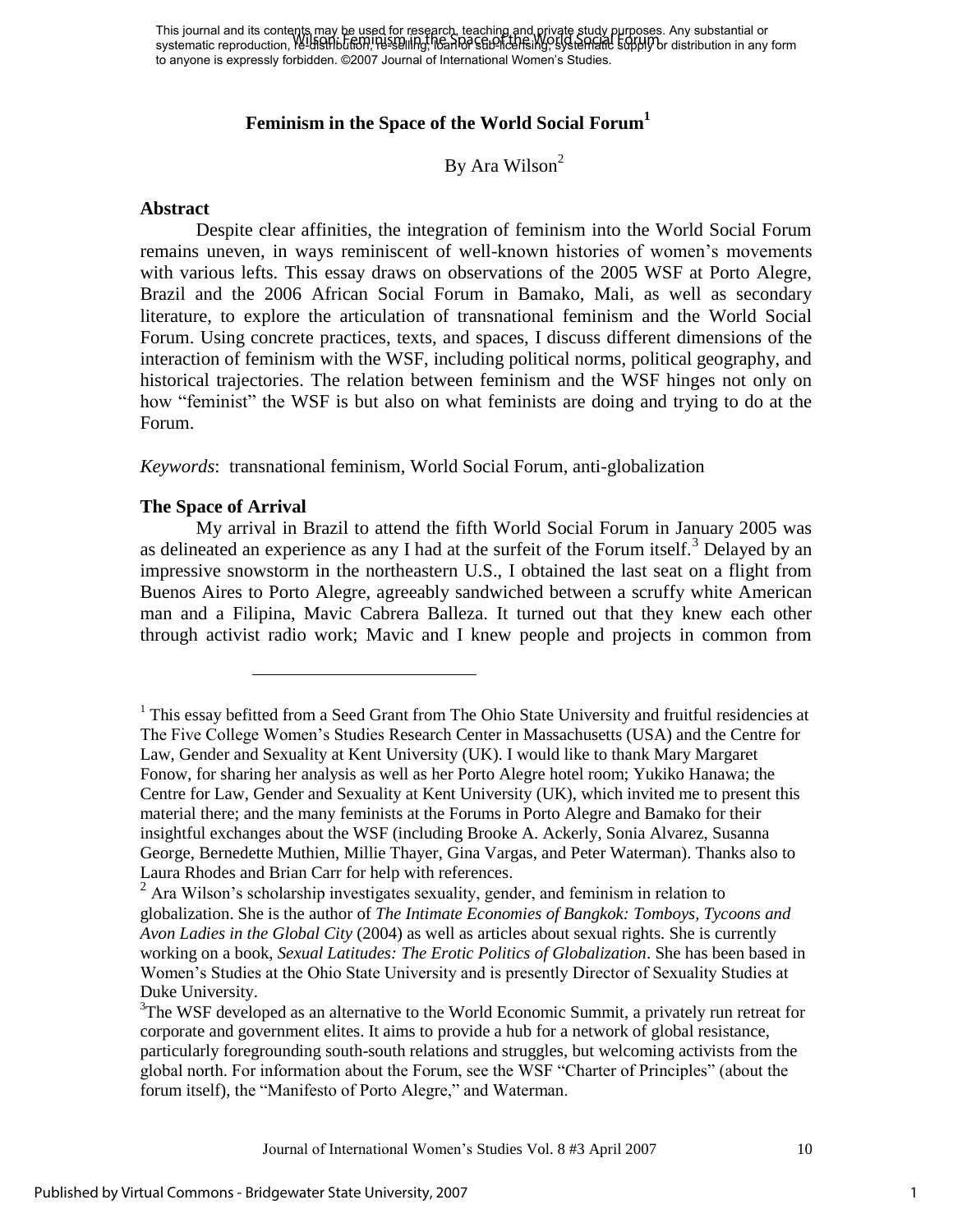international feminist organizing; and the wife of the lanky community radio advocate, he told me, taught Women's Studies, as do I. We found our commonalities in the back row of a plane full of pilgrims to the "movement of movements", the World Social Forum.

In the Porto Alegre airport, U.S. citizens were gently escorted to a small office for digital fingerprinting, a tit-for-tat response to U.S. treatment of Brazilian visitors and a concrete reminder that the world does not share a commitment to American exceptionalism. While waiting for my finger scan, I talked to a bright young compatriot who corrected my efforts at Portuguese (*obrigado*, *desculpe)*. She had majored in Women's Studies, she said, but after college wanted to partake of different – larger – issues, and was working for an environmental organization. My thumb scanned, I shared a taxi with my seatmate Mavic to a feminist meeting called the Feminist Dialogue.

My entree into the World Social Forum highlighted a number of elements relevant to the Forum, and feminists' engagement with it: the obvious—though at times problematic—role of participants from the global north, universities, and NGOs; the place of human relations that constitute politics, a feature resonant with the critical humanism of Forum and feminist values; the pervasiveness of feminism at the Forum, with both integration into and also distinction from other "larger" movements; and the weight of post-9/11 global contexts, all themes that unfolded in my experiences at the Fórum Social Mundial.

The cacophony of progressive agendas, the disparate spatiality, and the openended politics of the Forum make it impossible to analyze feminist participation there in a simple, straightforward way. Even Michael Hardt, the coauthor of *Empire* and *Multitude*, was overwhelmed by the "unknowable, chaotic, dispersive" quality of an earlier Forum that was half the size of the 2005 event I attended (Hardt, 112). The pluralist diversity of the Forum raises two points for this analysis. On one hand, the event that is the World Social Forum can best be described from a particular vantage point, a recognition of partiality that accords with both feminist theory and with the Forum's embrace of multiple epistemologies and with its emphasis on providing an "open space" for a plurality of progressive and radical commitments. On the other hand, accounts of the Forum generally attempt to identify some core principles and meanings, as I note below. In this essay, I recast this effort by centering my account on feminism at the Forum and on the relationship between Forum politics and feminist presence. My focus is on radical efforts of transnational feminists that either focus on, or are engaged with, the politics of North-South relations, anti-racist and anti-nationalist commitments, and a critique of global capitalism and U.S. hegemonic powers, with a particular emphasis on feminist projects located in the Global South.

Is the Forum feminist? The question recognizes proximity and distance. Transnational feminist projects and alter-globalization movements share horizons, agendas, values, and methods  $-$  but this mutuality is incomplete.<sup>4</sup> Feminists participate in the Forum at virtually every level and transnational feminist projects – the radical, critical formulations – share fundamental orientations with the overarching themes of the World

 $\overline{a}$ 

<sup>&</sup>lt;sup>4</sup> On feminism's relation to anti-globalization, see Eschle; Staudt, Rai and Parpart; and Alvarez, "Another (Also Feminist) World Is Possible." The latter essay is based on the introduction to a dossier on "Feminisms and the World Social Forum," edited by Sonia E. Alvarez, Nalu Faria and Miram Nobre, in a special issue of the Brazilian journal, Revista Estudos Feministas 11(2) 2003.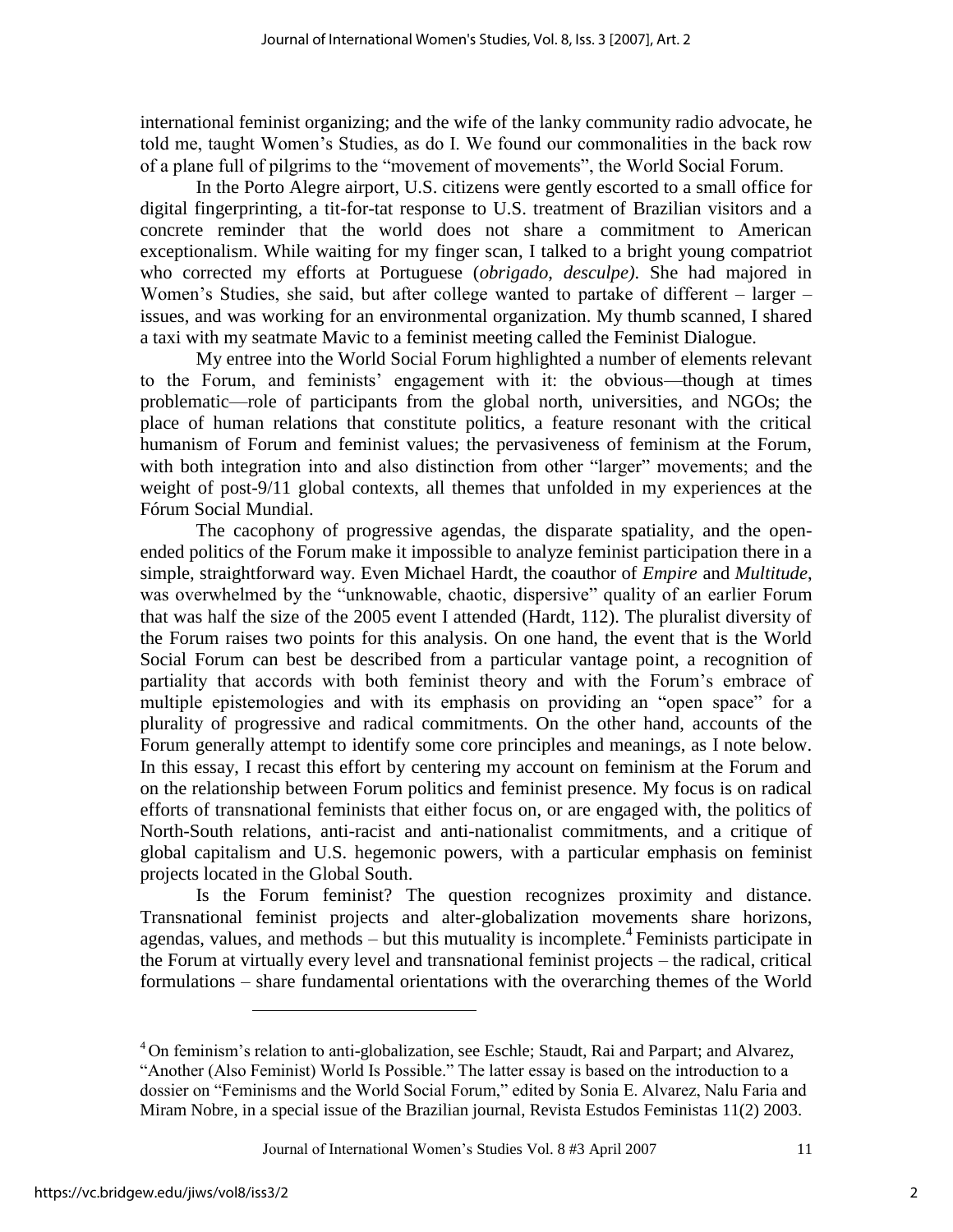Social Forum and with the alter-globalization or transnational social justice movements it gathers together. Yet how thoroughly feminism is incorporated into the core framing of WSF politics remains less than clear. The integration of feminism into the World Social Forum remains uneven, in ways perhaps reminiscent of well-known histories of women's movements with various left movements but also undeniably registering the transformative effects of years of feminist and allied projects. Moreover, the relation between feminism and the WSF is not only a matter of how "feminist" the WSF is (although participants reflect on that question) but also what feminists are doing at, with, and through the Forum.<sup>5</sup> Lurking beneath the question of what the WSF means for feminists, is a deeper puzzle: what does feminism mean for the WSF? That is, what are the feminist alternatives to globalization?

Addressing the articulations of feminist, Forum, and alter-globalization politics, my essay draws on the growing body of transnational feminist analysis from the critical edges of political science and sociology as well as from the advocacy worlds. My approach differs from much of this political analysis in its reliance on the methods and frameworks of ethnography and geography and attention to tacit, routine, or everyday dimensions of participation at the Forum. In addition to discussing overtly political discourse, I use ethnographic approaches to convey how politics are realized and constituted through the practices, relations, and texts of the Forum. My opening anecdote, for example, flags the methods of feminist ethnography, which uses situated and delimited observations of the practices, spaces, relations to ground discussion of political theory. Such an ethnographic perspective gives significance to the practices and discourses of participants, underscoring how the informal and habitual dimensions of women's participation also constitute feminist politics. This essay draws on my observations of the 2005 WSF held in Porto Alegre, and of one of the regional meetings that constituted the Forum in 2006, the African Social Forum in Bamako, Mali, focusing mostly on the Brazilian gathering.<sup>6</sup>

#### **Uneven Political Developments**

 $\overline{a}$ 

Emerging from a particular political culture in Brazil, the WSF did not set out to be a feminist space. The World Social Forum began in Brazil in 2001 as an oppositional alternative to the hegemonic World Economic Forum held each winter in Davos, Switzerland. As is often noted, the Forum has grown into multitudes of political and social claims more or less allied against the new world order that includes feminist

Journal of International Women's Studies Vol. 8 #3 April 2007 12

 $<sup>5</sup>$  The participants at the WSF are of course reflexive actors and incorporate thought about their</sup> methods, frameworks, and address these not only during meta-level discussions but also throughout the range of activities and discussions that constitute their participation in the Forum. The question of feminism's place at the Forum was an explicit thread in feminist discussions about the 2004 Mumbai and 2005 Porto Alegre Forums. At the 2006 African Social Forum, it was more implicit, conveyed in the tacit framing of women's issues.

 $6$  The African Social Forum was a regional meeting, not imagined to replicate the scale of the World Social Forum. In 2007, the WSF will be held in Nairobi, Kenya. Because I lack in-depth experience with African feminist networks, my observations of women's organizing at the Bamako meeting are far more limited and provisional than those of the 2005 WSF. The research for this essay is part of long-term projects studying feminist organizing and sexual rights at transnational venues. See, e.g., Wilson.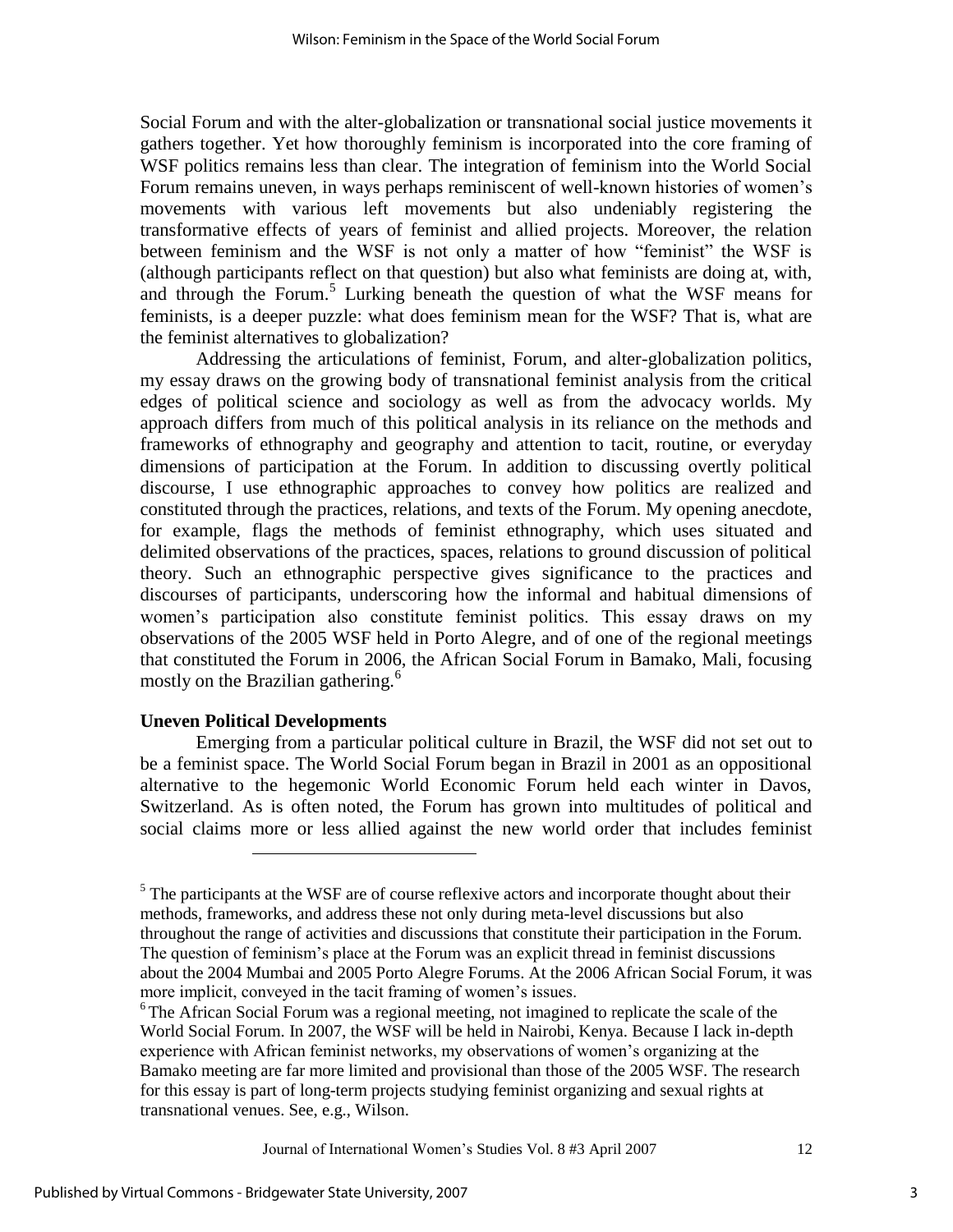concerns among its plurality. But with this inclusion, the Forum remains uneven in its recognition of feminist ideas and voices. Leaders of the WSF have been predominantly, though not completely, male, as are its best known figureheads and theorists.<sup>7</sup> The  $2005$ (unofficial) Manifesto of Porto Alegre, for example, was signed by eighteen men and one woman, an African politician, who, while by no means anti-feminist, was not primarily associated with feminist worlds. $8$  When the WSF is depicted as a whole by progressive commentators, the description of its core politics does not prominently feature feminism.

One way to consider feminism at the WSF is the textual level: WSF generates an enormous amount of texts, ranging from conference ephemera to Internet postings and print publications. Here I give a cursory look at a small sample of its English-language texts. In its main public documents, the WSF does not convey a deep engagement with feminist politics. Representations of feminist politics in commentary of and about the Forum range widely, at times appearing to be a late-stage and haphazard addition. Forum texts – which are themselves contested and often unofficial – incorporate gender, women, or sexuality as an itemized subset of a larger issue.<sup>9</sup> The "Manifesto" of the 2005 Porto Alegre Forum nods to feminism in the eighth proposed measure, which reads: "First of all, combating all forms of discrimination, sexism, hostility against foreigners, racism and anti-Semitism through different political measures." The English term "sexism" (which appears elsewhere) is a puzzling choice, an atypical reliance on liberal frameworks, perhaps a vestigial artifact of particular archives that inform textual production at the Forum. Terminology varies across documents. The "general objectives" for the World Social Forum 2007 in Kenya, published in advance of the event on the WSF website, includes "guaranteeing gender equality" halfway down its list as part of an entry on discrimination. This phrasing itself hails from UN-NGO and Gender-and-Development language (WSF, "See the General Objectives"). The phrases "sexism" and "guaranteeing gender equality" can be found in the discourse of transnational (or domestic) feminist networks. However, much feminist discourse adopts more radical and wide-ranging analytic terms. Vocabulary aside, discourses emerging through the WSF are not generally *framed* by feminism. The main exception is the hard-won modifier in the phrase "patriarchal capitalism," which acknowledges that gendered forces shape the new world order (although what the phrase signifies has rarely been explicated in either the two fora I attended or the pages of Forum-related texts I have perused). An American participant

Journal of International Women's Studies Vol. 8 #3 April 2007 13

 $\overline{a}$ 

<sup>&</sup>lt;sup>7</sup> The World March of Women, a worldwide radical project originating in Montreal, is on the WSF Organizing Committee. Latin American feminist groups, like the Articulación Feminista Marcosur, participated in the World Social Forum in Porto Alegre in 2002 and 2003, where they were key to organizing two of the five axes organizing that edition of the Forum. And domestic and regional feminist networks have been active in struggles connected to the World Social Forum -- against free-trade agreements, third-world debt, militarism, US imperialism, and so forth. For example, DAWN (Development Alternatives with Women for a New Era) is a network of women in the global south who focus on economic justice, feminism, and democracy. But the feminist presence in alter-globalization events remained limited until recently.

<sup>&</sup>lt;sup>8</sup> See "Manifesto." The woman signatory was Animata Traore, a former government official from Mali.

 $9^9$  From Number 4 of the "Manifesto": "The right of every inhabitant of this earth to work, social security and pension following the equality between man and woman as a founding element of all internal and international policy."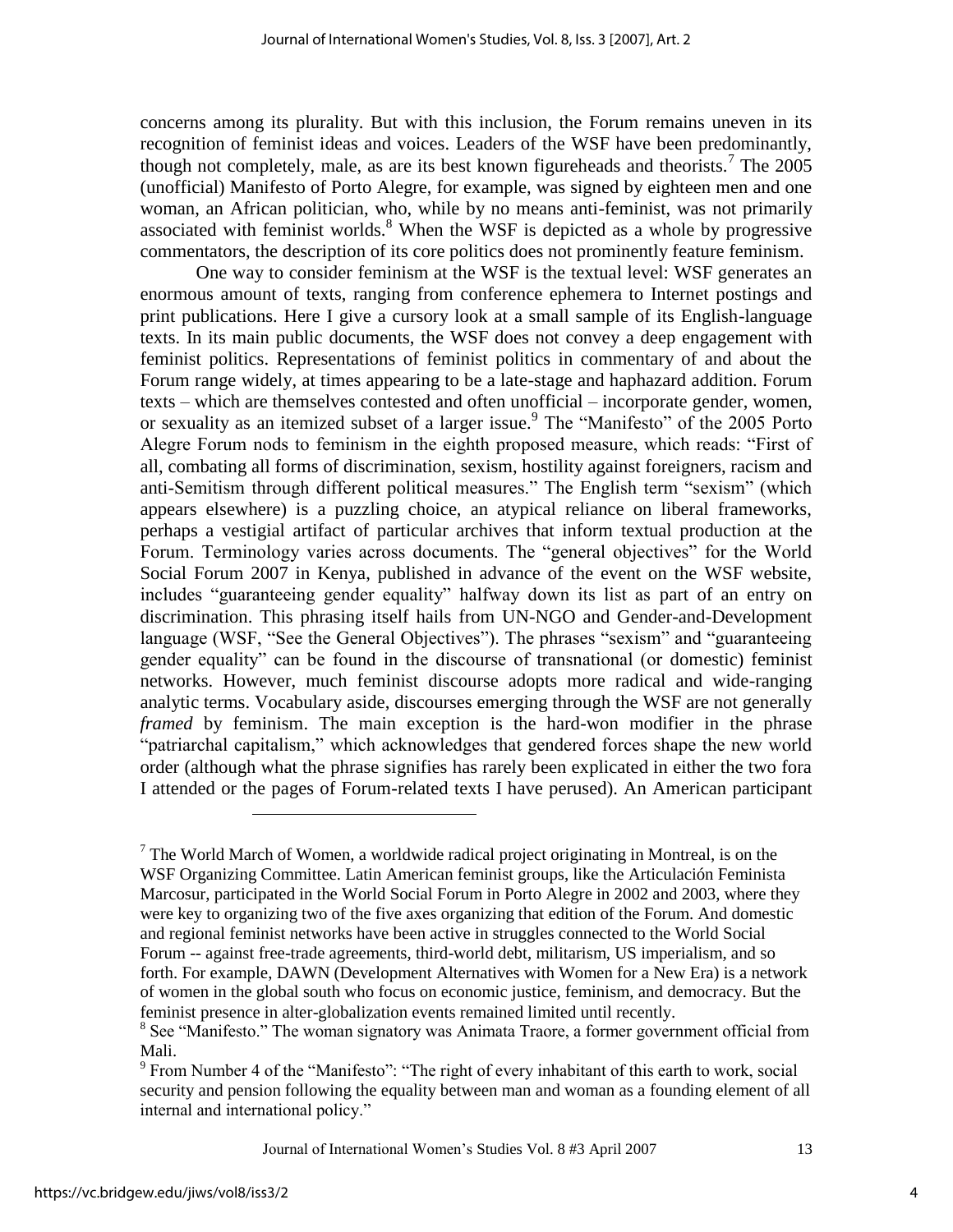at Porto Alegre, who was engaged in projects concerning women and unions, wrote that ―the mostly men behind the WSF act like we need a room of our own rather than that they need to be in the room with us. I feel like we are in parallel universes" (Fonow).

The political culture of the Forum is open to, but not markedly, feminist. As a condensed site of cultural practice and social relations, the Forum represents and constitutes political subjects in certain images that involve gender (as well as sexuality). In the Latin American Forum, the cultural image of the radical remains masculine. To judge from t-shirts and memorabilia, the icons of the 2005 Forum in Porto Alegre were Bob Marley and Ché. At the African regional forum, however, the figuration of radicalism appeared less marked by gender. (Although, in Bamako I attended a reggae concert, reinforcing the sense that the Caribbean form has become a leading genre of the subaltern.) Different forums are too diverse to consolidate into one figure comparable to ―the Davos Man‖ of the World Economic Forum, yet such political iconography has its effects on the interpretations of the politics and representatives of the movement of movements. Some women criticize a persistent masculinist character of the political culture. There have also been charges of sexual assault at the gatherings.<sup>10</sup>

At the same time, feminism has not been scarce at the Forum. References to "patriarchal capitalism" reveal backstage feminist organizing at the Forum. Feminists, particularly from Latin America, were involved as organizers and participants in early editions of the Forum.<sup>11</sup> According to participants, feminism became an unmistakably visible presence particularly at the 2004 gathering in Mumbai as a result of organizing efforts in Latin America and South Asia.<sup>12</sup> An activist from Sweden, America Vera-Zavala, writes, for example, that "[n]ever before at the World Social Forum have women been so visible, nor has the issue of gender played such a central role." Others confirmed this assessment of the unprecedented prominence and integration of feminists and women's issues at the Mumbai Forum.

What the Forum does well is allocate space to a plurality of progressive agendas, including feminist or gender politics. The specific spatiality of feminist presence takes different forms at different gatherings. The 2006 African Social Forum, for example, converted the grand Palais de la Culture into the "Women's Universe," a site for women's issues for the duration of the regional meeting, With an air of grandeur fallen on hard times, this compound allowed large meetings in the capacious main hall – like the African Feminist Dialogue – and informal conversations in the courtyard. Organizers of the African Social Forum identified this dedicated women's space as one of the Bamako gathering's major contributions to the unfolding experiment of the Forum. Centralizing women's issues also saved on cab fare for those concentrating on them, since taxis were the only real means of transport from one site to another.

The 2004 edition of the WSF in Mumbai had a different spatial approach, and was noted for the presence of feminists and women presenters spread across the Forum. There, demands for *parité* (50 percent representation of women on panels) were taken

Journal of International Women's Studies Vol. 8 #3 April 2007 14

 $\overline{a}$ 

 $10$  For one hard-hitting critique of the WSF, see Obando.

<sup>&</sup>lt;sup>11</sup> For example, Virginia Vargas and Lilian Celiberti of the Articulación Feminista Marcosur were active in organizing earlier editions of the World Social Forum in Porto Alegre.

<sup>&</sup>lt;sup>12</sup> Women's voices were prominent in the Indian gathering, including at the radical anti-WSF protest staged across from the Forum.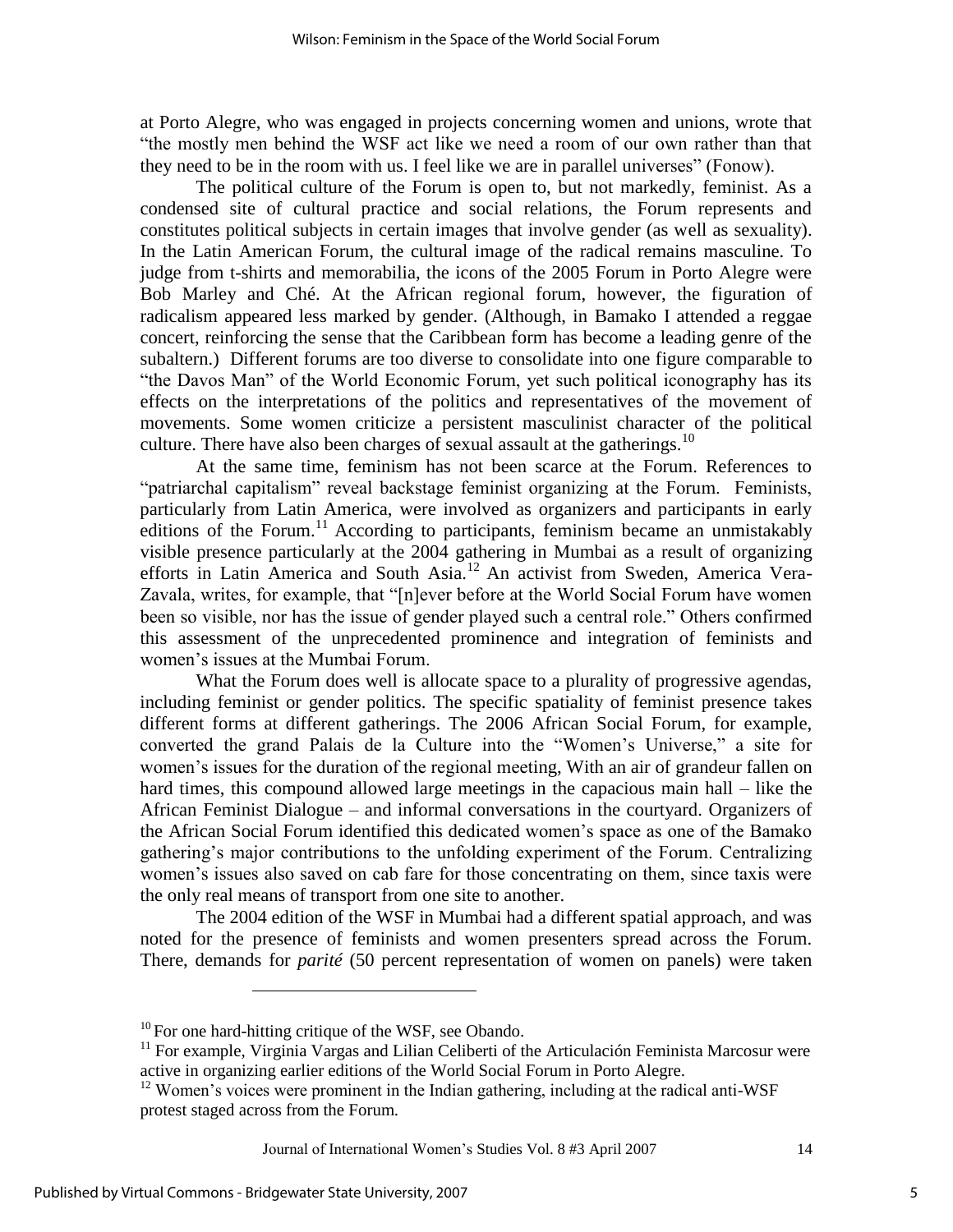with some seriousness resulting in an abundance of feminist or female voices. Back in Brazil, in 2005, feminist panels peppered the thematic areas of *Diversidades*, Communications, *Lutas Sociais*, Peace and Demilitarization, *Ordem democrática*, and Human Rights and Dignity. An evening panel on "Feminism and Anti-globalization Movements" was packed, with volunteers scrambling to provide enough of the transistors for the audience to hear the translation. In the harbor, a small ferry was the "women's boat" hosting daytime meetings and two parties. Underneath the rack of life preservers, politicos drank *caipirinhas*, danced salsa (and *samba* and *merengue*), and engaged in multilingual conversation. I do not know of a comparative evaluation of these different approaches to spatializing diverse and inclusive politics for feminist activism at the Forum, but their variation represents the Forum's effort to avoid uniformity and topdown organizing agendas, and confirms that the World Social Forum provides a welcome space for progressive feminists to meet and articulate their concerns with other critical projects.

How feminism is integrated at the WSF varies, then, by the particular edition and location of the Forum, and by domain or scales. At the textual level, the incorporation of feminist politics is uneven to the point of arbitrariness. At the level of practice, the feminist presence exemplifies the open-space and inclusive politics of the Forum. In the domain of norms and values, feminist and WSF discourses resonate with each other. A consideration of how feminist the WSF may be also invites the question of what feminists themselves want from the Forum, and what they are doing there. I turn now to examine how the relation between feminism and the Forum plays out in the concrete discourses and practices in the variegated spaces of the Forums I observed.

## **The Feminist Dialogues**

 $\overline{a}$ 

What are feminists doing at the World Social Forum? I answer this literally, by describing what feminists did at the 2005 WSF in Porto Alegre and to a lesser extent at the African Social Forum in Mali. To begin, I turn to an extended illustration of the 2005 Feminist Dialogue at Porto Alegre.

The event that Mavic and I rushed to from the airport was the major feminist event in Porto Alegre, the Feminist Dialogues, which took place before the Forum officially began.<sup>13</sup> Launched the year before at the Forum in Mumbai, the FD's were organized by feminist networks in the global south, and heavily influenced (some said) by a South Asian processual political style. Arriving at the Feminist Dialogues, both Mavic and I immediately saw women we knew from transnational feminist networks fostered over more than a decade of international organizing in the distinct (and in the alter-globalization context, dubious) political milieu of non-governmental organizations

<sup>&</sup>lt;sup>13</sup> The Feminist Dialogues for India and Brazil were organized by a Coordinating Group constituted by seven international feminist networks and organizations: Isis International (Manila); DAWN - Development Alternatives for Women in a New Era; INFORM (Sri Lanka); WICEJ - Women's International Coalition for Economic Justice; AFM – Articulación Feminista Marcosur, FEMNET – African Women's Development and Communication Network; INNAWG – India National Network of Autonomous Women's Groups. On the Dialogues, see "International: WSF Contradictions - Feminist Dialogues" and the World Social Forum's press release, "Global feminism".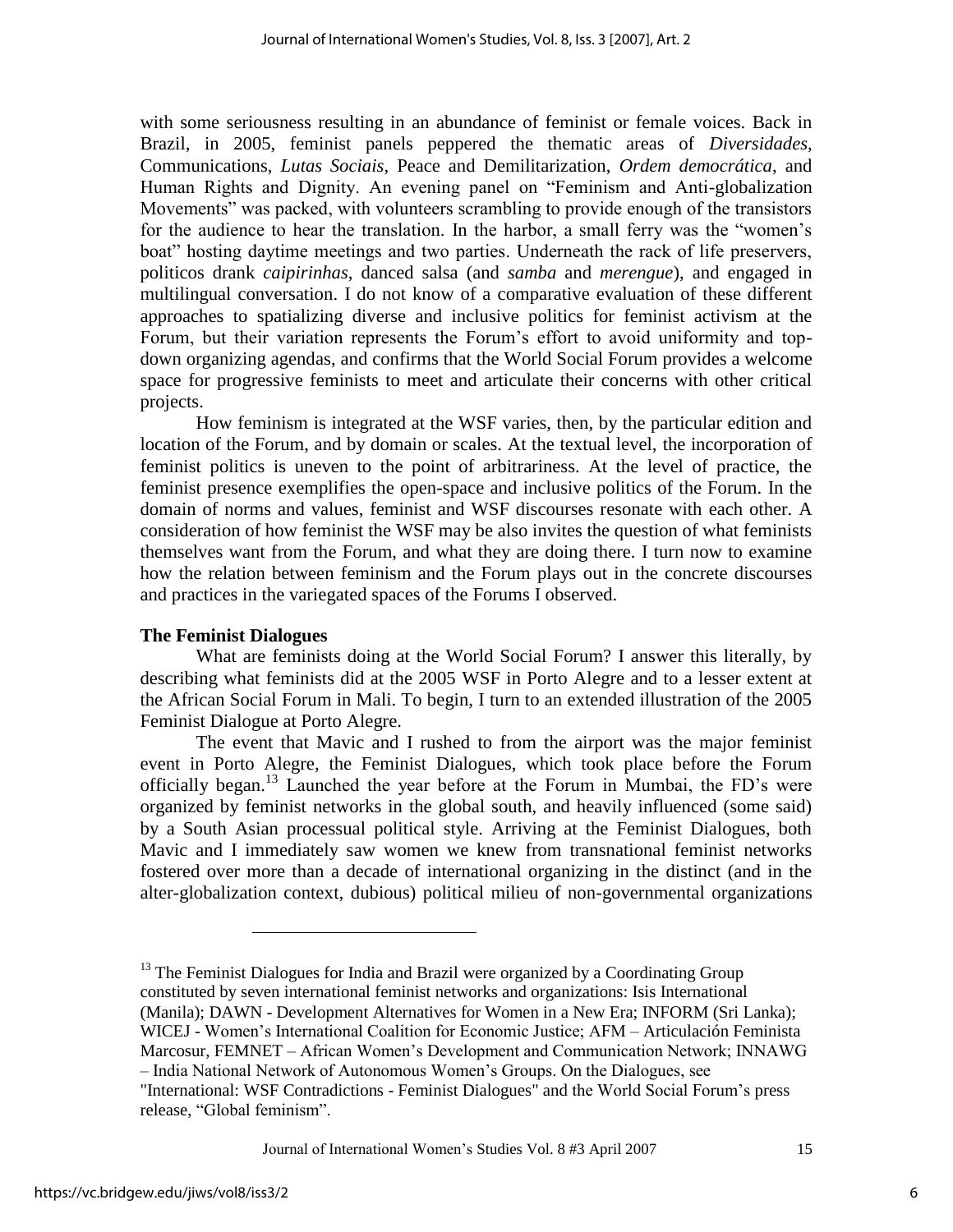(NGOs) and the United Nations' orbit.

The Dialogues offer an autonomous place for feminist organizing, an attempt to balance integration into and autonomy from the World Social Forum. This negotiation replays long-standing feminist navigations between autonomy and affiliation with left, popular, or national struggles, an effort that continues to be feminism's "double" challenge" with the global justice movement (Alvarez, Faria, and Nobre, 204). The Dialogues are organized by groups in the global south and attempted to enact values of diversity, anti-racism, and participatory democracy. This is manifest in a deliberate effort at inclusion. In Brazil, the Feminist Dialogues included proportionally more Asian participants than did the Forum at large, which was heavily weighted to Latin America and Europe. Though few in number, a couple of transgendered people joined the event, including an Argentinean transman who was a consistent, if reluctant, participant in feminist events across the Forum. There were a dozen or so academic participantobservers, myself among them.

The Feminist Dialogues were divided into time dedicated to discussion groups based on language (English, French, Portuguese) and time for formal plenaries. This structure reflected feminist principles of inclusive representation as well as feminist epistemologies. They were designed to include multiple voices in ways that did not reproduce global or racial hierarchies and as an effort to build from concrete particulars to more abstract generalities in ways that valued the diverse knowledges of participants. During the first day (which I missed), discussion groups talked about local, grounded, and personal issues; these discussions were meant to form an organic basis for subsequent explorations of "how to move the issues forward" and "what are effective new strategies." I joined day two of the English 5 group, which included women from India, Africa, Uruguay, Scotland, Canada, and Malaysia. Our assignment was to come up with three strategies for feminist activism in this new world order.

A matter-of-fact development worker from Zambia suggested one strategy: to gain acceptance for feminist principles, relate them to local claims and contexts. The lesbian feminist from Uruguay continually argued for sexual diversity, noting for example that reproductive rights should include lesbians' right to have children. Others asserted that feminists should forge "strategic relations" with non-feminist women's groups and new social movements, and towards that end, calls to use the space of the WSF "creatively" were heard more than once. Returning to the often heard query, "where are the young women?" participants proposed popularizing feminism (using top-ten countdowns was one method suggested) and incorporating younger women into feminist spaces and networks. A 30-something activist from Malaysia noted a reluctance to assume leadership in her generation that followed the trail-blazing feminist activists in the region. She also remarked that her group had fantasized about a feminist takeover of the government—but when one of them asked, "so, which ministry do you want?" each woman was at a loss. While the contours of participants' critiques of the new world order were more or less clear, the Malaysian organizer's dilemma was symptomatic of the difficulty of enunciating specific agendas for new modes of government or economics.

Our group discussion raised more questions than it answered. Some feminists have been concerned that the World Social Forum might allow the participation of religious groups that were anti-globalization but also anti-women's rights and anti-sexual rights. Feminist critiques of fundamentalism stress the gender politics of politicized

Journal of International Women's Studies Vol. 8 #3 April 2007 16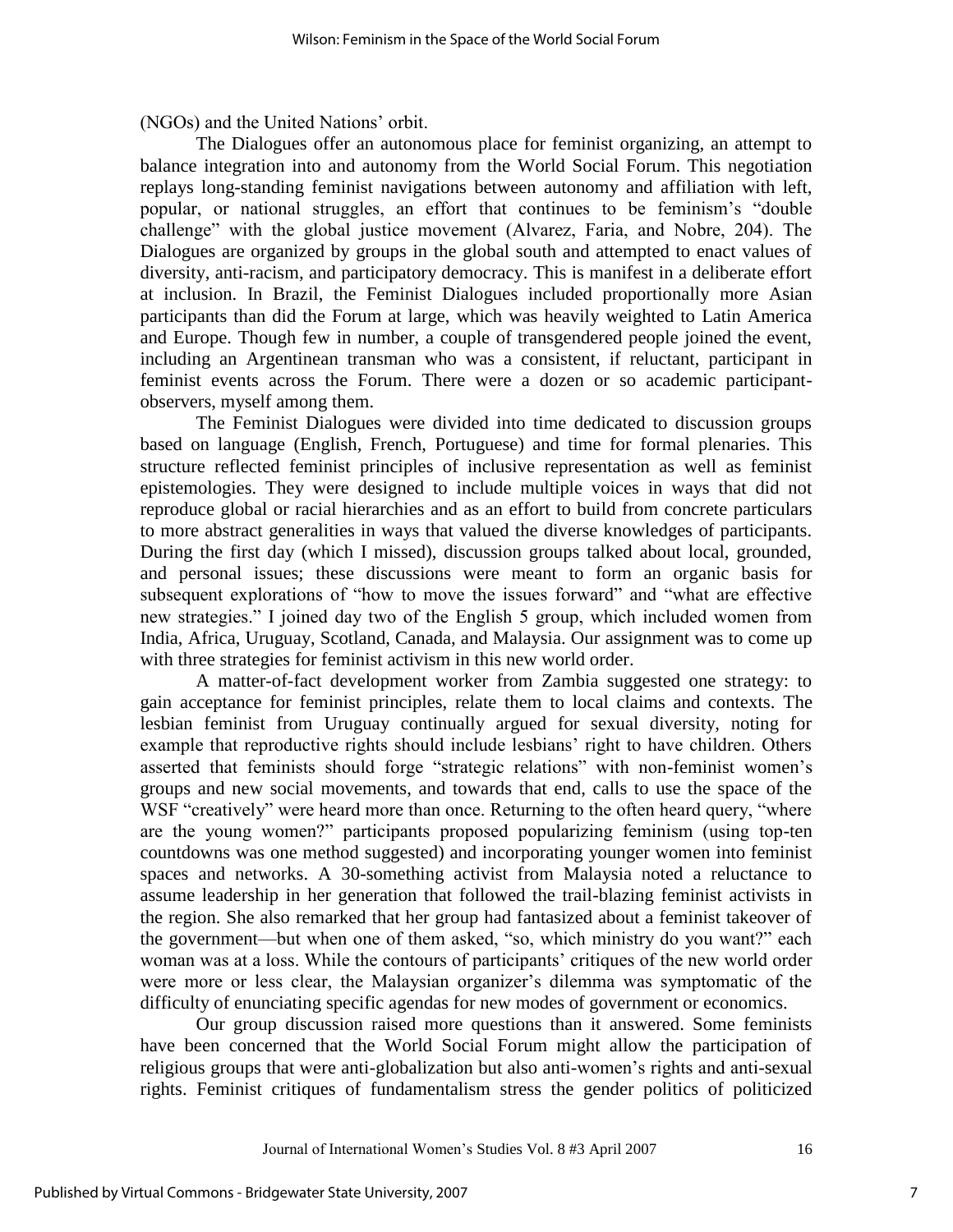theology, and our group debated whether or not feminist groups should work with (nonfeminist) religious women? The World Social Forum has not explicitly called for an end to capitalism, and we asked ourselves if we were seeking alternatives or are we resigned to working within it? The vibrant throngs of young women in the alter-globalization movements evoked an anxiety more specific to feminists: Why aren't those young women more involved in feminism?

The challenges facing transnational feminism were apparent at the WSF. It was difficult for our disparate English 5 cohort to arrive at specific, let alone new or effective, strategies based on our "concrete" experiences – a difficulty that was hardly unique in the World Social Forum. It was not clear which were strategies, which were aims, and which were issues. The large and lively Spanish-language groups may have had more success, to judge from their energetic exchanges. However, as Sonia Alvarez later pointed out in a conversation among the academics present, they were also more homogenous, given the geography of Spanish speakers. Their group restaged the Latin American feminist *encuentros* that had been taking place for years. Still, we English speakers were with the event in spirit, and as instructed, cobbled together a few strategies and questions to pass along to the general body. (The political scientist Catherine Eschle and I were assigned this rapporteur's role.  $^{14}$ )

At the plenaries of the Feminist Dialogues, speakers enunciated the major themes: militarization and war, fundamentalism, and neo-liberal globalization, with sharp critiques of U.S. imperialism. These critical discussions fit seamlessly with the major currents in the World Social Forum, demonstrating the mutuality of critical transnational feminism and global justice movements associated with the World Social Forum. Clearly there is a far-reaching transnational feminist network with politics that engage and overlap with those of the Forum. Yet this overlap also raises the question, what is distinctly *feminist* about feminists' antiglobal critiques? Feminists continue to navigate relations with the global justice movement through varying modes of autonomy, integration, dialogue, affinity, with a desire for representation and impact. The desires to impact the Forum and have feminism registered at the level of the "larger" social movements are recurring themes among the Latin American feminists and European feminist advocates in particular.



*The Feminist Dialogues at Bamako, Mali, WSF VI, 2006*



--Photos by author

### **Feminism Beyond Feminists**

 $\overline{a}$ 

The day after the Feminist Dialogues at the Porto Alegre Forum, the question of feminists' relation to the Forum was taken up at a feminist orientation in a stiflingly hot tent in the *Lutas Sociais* space, where twenty or so feminists sat in a circle fluttering the handy fans provided by a savvy anti-fundamentalist project from Uruguay. The discussion arrived at the question of how feminists could engage the Forum strategically:

<sup>&</sup>lt;sup>14</sup> See Eschle.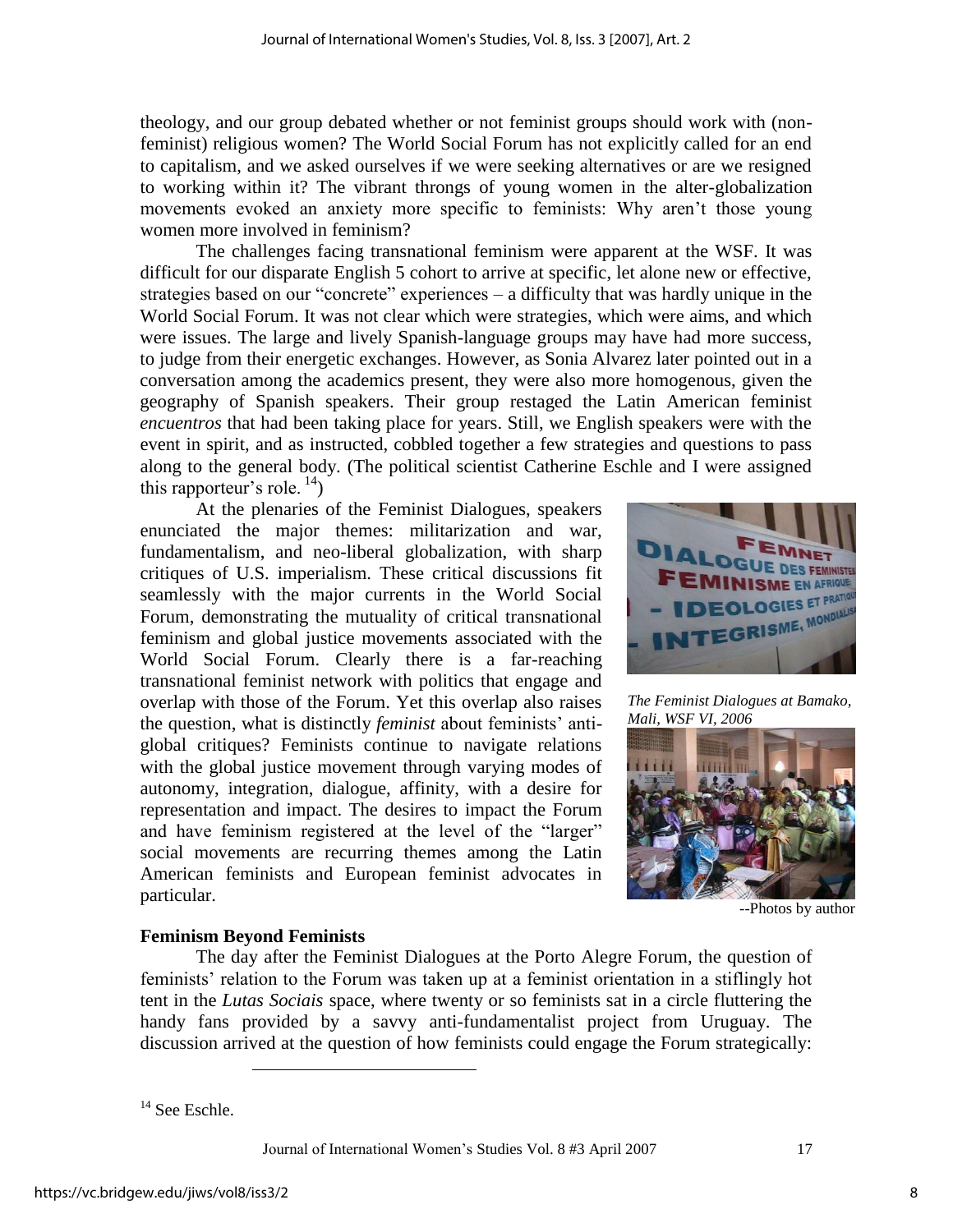

*Anti-fundamentalist fan used at WSF V* --photo supplied by author

How could the Forum be used as a venue for feminist organizing? How should feminists articulate with other movements? And how might feminism shape the agenda of the Forum itself?

The coalition that produced the Feminist Dialogues addressed the call to articulate feminism with other political projects by hosting an ambitious panel called "A Dialogue Between Movements," or<br>intermovement dialogue.<sup>15</sup> The panel intermovement dialogue.<sup>15</sup> The panel juxtaposed representatives of four movements: labor; race/ethnicity (in this case, the Dalit); GLBT (gay, lesbian, bisexual and

transgendered, also associated with the term queer); and feminist. Their task was to identify both convergence with and criticism of other movements. The representative for GLBT politics conceded that first-world GLBT movements had not addressed racial diversity or class issues. A women's movement representative challenged the representative from the Dalit movement to acknowledge that ethnically based struggles had not recognized sexuality as a political domain. Unfortunately, logistics matter: the audio was terrible. The event next door consisted of impassioned exhortations that drowned out the soft-spoken activist voices and their tired translators. Still, as a premise—as an example of one of the strategies that the groups in the Feminist Dialogue were striving to name—this intermovement dialogue offered an alternative to the choice between autonomy or integration for feminism in the spaces of the Forum by locating feminism as the hub for broader political coalitions.

This panel was also noteworthy for positioning GLBT politics as a major social justice movement. A full discussion of sexual politics at the Forum would require its own essay. Here, I will offer brief observations about the different modes of public address of sexuality at the World Social Forum in Brazil and the African Social Forum. In Porto Alegre, one of the "diversity" tents was dedicated to sexuality, which the Forum recognized to be a salient axis of difference and oppression. Gay, lesbian, or queer groups from Brazil, the Philippines, the Gay Games, and international networks had their panels, stalls, fliers, and a night at a local bar. The prominence of sexuality in Brazil was due in no small measure to Latin American feminist networks, which have engaged the issue of sexual diversity, as well as the emergence of politicized gay, queer, and transgendered publics.

At the African Social Forum, the political recognition of sexuality was different. There was no visible non-heterosexual, queer, or transgender presence. A South African colleague and I scoured two conference compounds trying to locate the one panel listed in the program that addressed sexual diversity (organized by a group from Uruguay):

Journal of International Women's Studies Vol. 8 #3 April 2007 18

 $\overline{a}$ 

<sup>&</sup>lt;sup>15</sup> "A Dialogue Between Movements," moderated by Sunila Abeyasekara, and organized by the National Network of Autonomous Women's Organization (India), Articulacion Feminista Marcosur, Development Alternative for Women in New Era, Women's International Coalition for Economic Justice, FEMNET-Africa, INFORM-Sri Lanka, and ISIS International.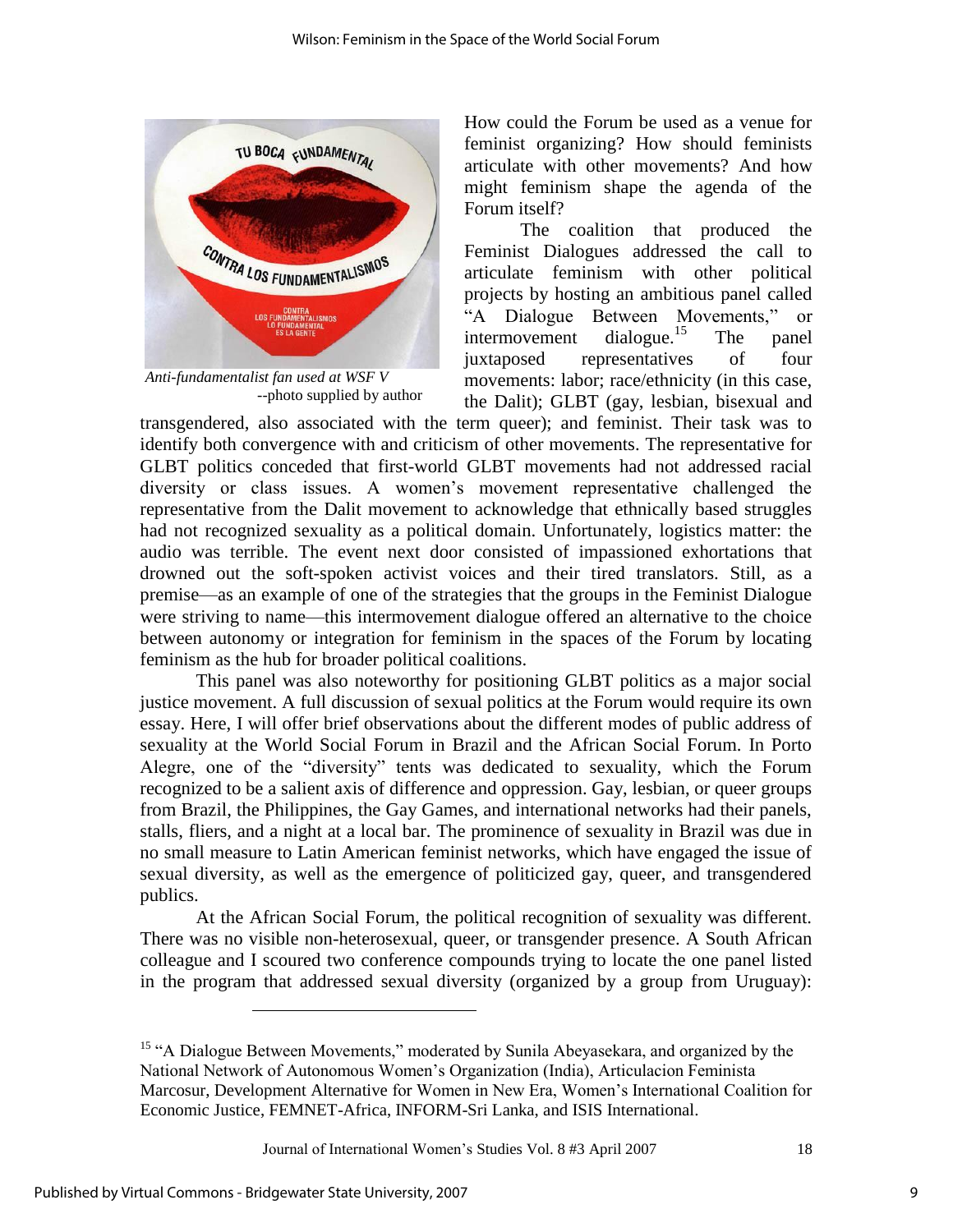after three taxi rides, we found a locked door with no sign of the event and never found any trace that it had happened. Sexuality was implicit in discussions of such subjects as HIV/AIDS, what was widely referred to as female genital mutilation, or the rights of the girl child (for example, to decline marriage at a young age). I heard sexual orientation or sexual diversity mentioned only once outside of private conversations, when a South African Afrikaans woman included sexual orientation in a list of issues at a large and long event called the World Court of Women. The difference clearly lies with the specific realities governing African organizing and the different histories of women's organizing on the continent. The collective politics of the regional Forum prioritized critiques of the effects of the global inequalities on health, livelihood, and sovereignty. At the same time, given that organizing around sexual rights, including self-styled gay and lesbian advocacy, exists in Africa, and is particularly strong in South Africa, this absence points to different formations of progressive networks associated with social justice. It suggests that the many advocates working on sexual and gender diversity in Africa did not identify the African Social Forum as a relevant venue for their political projects.<sup>16</sup> The varying ways that the World Social Forum engages sexuality, and the ways that sexual rights or queer activists articulate (or not) with the global justice movement, is worthy of more consideration than I can give it here. The place of sexual politics in global social justice movements resonates with the relationship between feminism and alter-globalization movements.

### **The Geography of Politics**

 $\overline{a}$ 

Since 2001, the World Social Forum has grown into a plurality of political and social claims, more or less allied against the new world order. Any reportage on the Forum is obligated to produce signs of this wide array of projects and subjects – the Youth Camp, the Sexual Diversity tent (at Porto Alegre), the colorful range of allegiances and affiliations. Given this polyvocality, it is interesting to consider how the Forum is mapped in commentary and analysis. Much discussion identifies core meanings of the Forum, particularly emphasizing the Forum as a process or as an inclusive "movement of movements." This more meta-level discussion defines the Forum in relation not only to guiding principles but also through the figures of key thinkers (mostly male) and representative movements, most commonly associated with struggles against global capitalism (ATTAC, peasant movements) or national struggles against imperialism (notably the Palestinian cause). As I suggested in regard to the political culture at Porto Alegre, attempts at capturing the meaning of the Forum rely on a gendered figuration of politics. In these general portraits, the presence of feminism might substantiate the diverse pluralism of the Forum, but feminism is not represented as part of its essential core.

The Forum is also mapped according to a political cartography, given meaning by

Journal of International Women's Studies Vol. 8 #3 April 2007 19

<sup>16</sup> Mama, Pereira, and Manuh provide a salient declaration about sexuality and Africa in their editorial for the online journal, *Feminist Africa*: "Instead of the silences and silencing surrounding sexualities, which allow patriarchal, abusive and heteronormative relationships and power structures to have hegemonic sway, it is important that scholars and activists foreground the embeddedness of sexuality in the lives, emotions, desires, health and fears of women and men across Africa."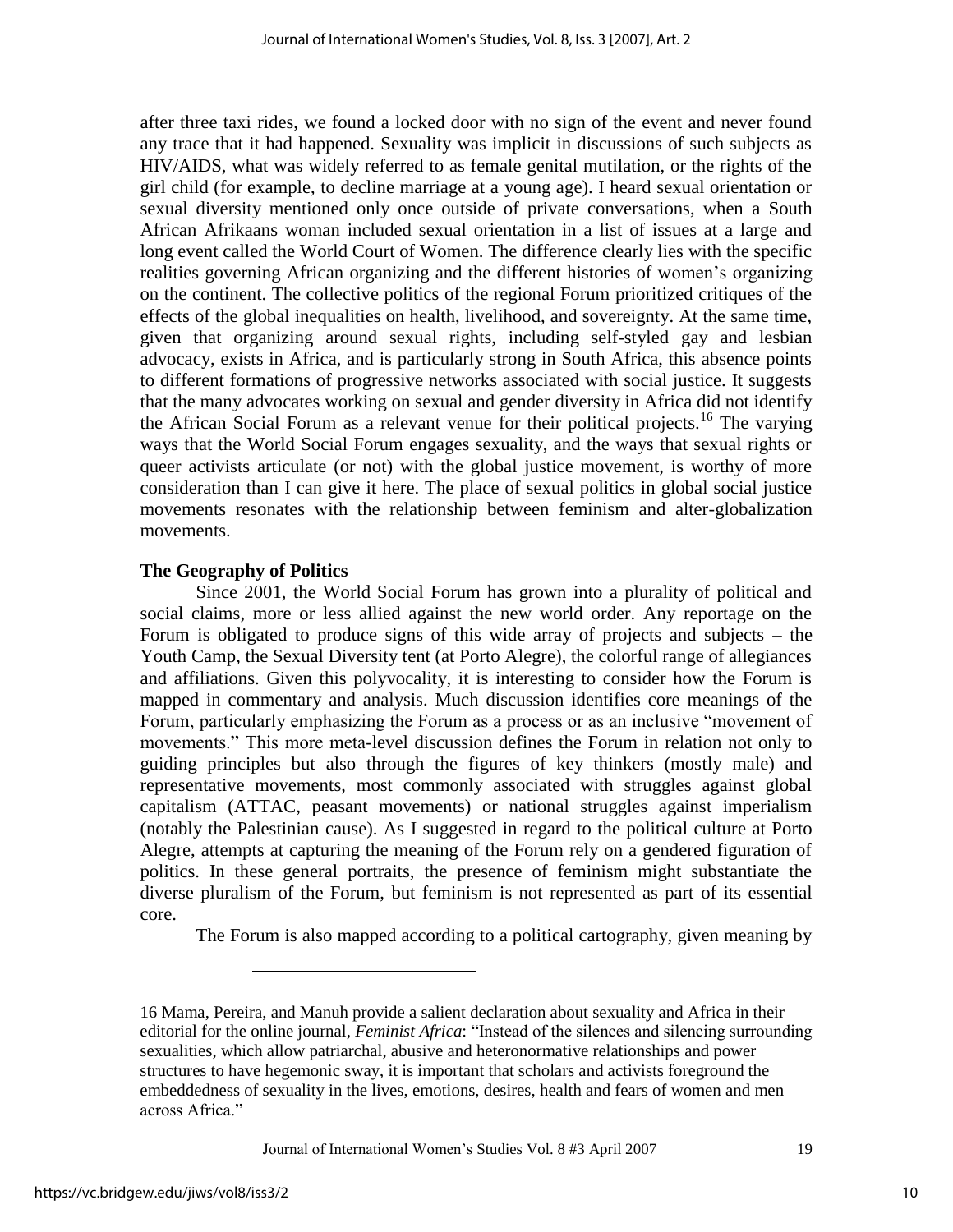

*Feminist academics debrief after Feminist Dialogues at WSF V* --photo by author

reference to particular placed events. The WSF was conceived as a counterpoint to the World Economic Forum, referenced through the shorthand of its location in Davos, Switzerland. Michael Hardt proposes placing the WSF into the historical trajectory of a the non-aligned movement, as a "distant" offspring" of the Bandung Conference, the meeting of post-colonial African and Asian government representatives held in Indonesia in 1955 (Hardt, 112). The WSF has been linked to a series of geographic metropoles: Seattle 1999, Bandung 1955, Paris 1968.

There has also been much reflection about the relation of the WSF to its original host city, Porto Alegre, known for socialist politics. These geographic histories chart lineages for the progressive left.

The diversity of the World Social Forum suggests that there will be other geographic coordinates tracing the particular histories of different constituencies. For feminists, the WSF is not its first venue for transnational organizing. Feminists arrived at the World Social Forum after several decades of heightened international organizing (and of course to a longer history, if one looks to anti-slavery, anti-imperialist, socialist, and peace movements). Many, if not most of the women at feminist events in Bamako and Porto Alegre were seasoned through domestic activism, regional networks, such as the dynamic Latin American *encuentros,* and advocacy in the worlds of the United Nations and non-governmental organizations (NGOs) (Alvarez, Faria and Nobre, 200).

Transnational feminist advocacy parallels other contemporary movements by tacking between domestic, regional, and international scales. During the 1990s, feminist organizing reached feverish intensity at the otherwise banal venues associated with the UN and other multi-lateral agencies, above all at the Fourth World Conference on Women held in Beijing, China, in 1995. To participate in these spaces, feminist activism took the institutional form of the non-governmental organization, or NGO, drawing on established domestic or regional political trajectories. Through this work at the transnational scale, advocates learned politicking, lobbying, and UN prose style, honed their eye for power structures and advanced their fluency in the language of funders and agencies.

In critical evaluations of the World Social Forum, the presence of NGOs (like those of radical political parties) is viewed with skeptical alarm. Links with NGOs are seen as dangerous compromises to the radical values of the World Social Forum. Within feminism, particularly in South Asia and Latin America, the "NGOization of feminism" has been a subject of concern as well.<sup>17</sup> Traces of the UN-NGO experience

 $\overline{a}$ 

 $17$  While Alvarez writes analytically, rather than simply dismissively, about the institutionalization of feminism in NGOs, by now the term "the NGOization of feminism" is usually used pejoratively. See Alvarez, "The NGOization of Feminisms". Since the 1995 UN Conference, for a prominent example, Gayatri Chakravorty Spivak has criticized feminists engaged in NGOs as the handmaidens of global capitalism: "In this phase of capitalism/feminism,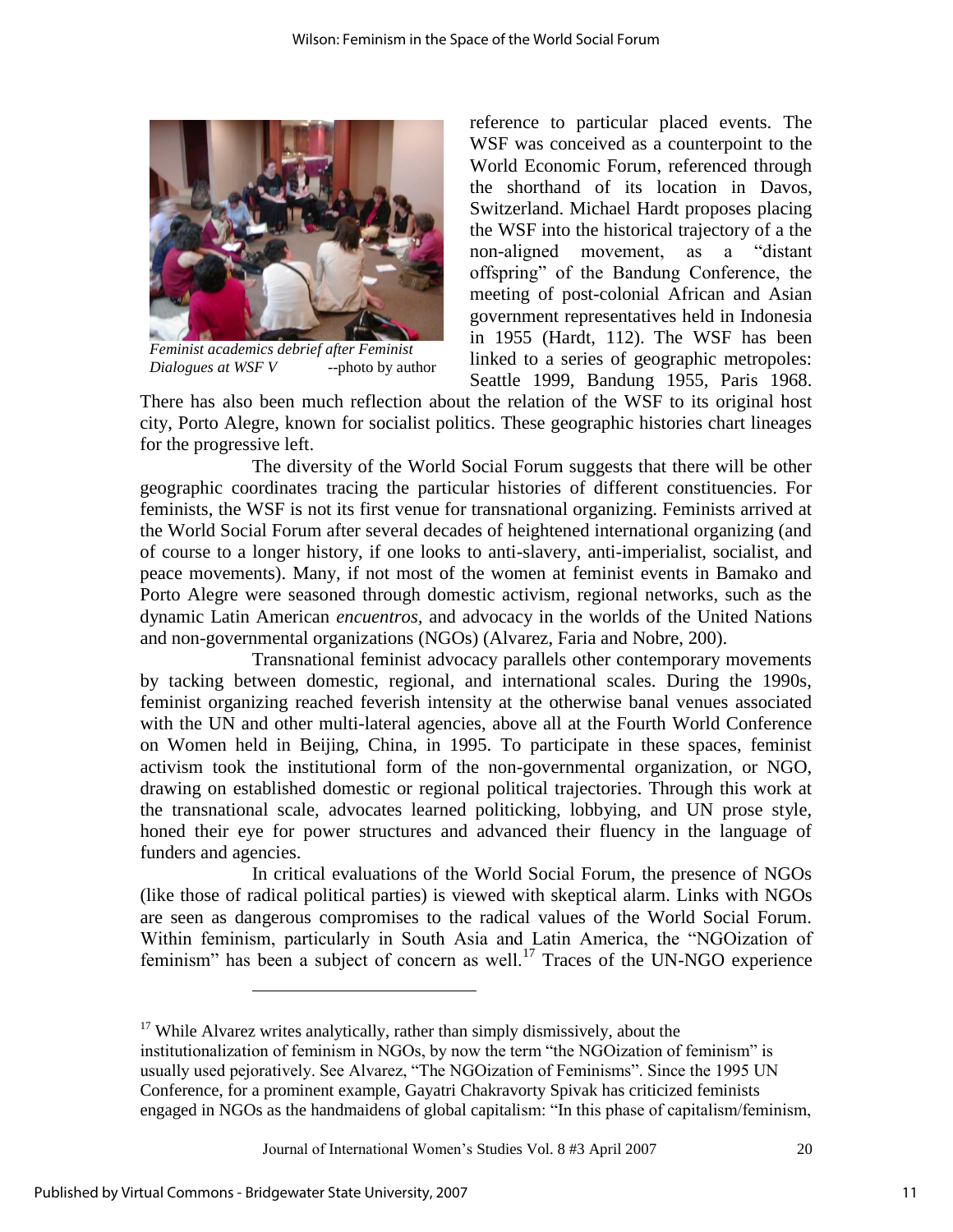appear in Forum terminology, their influence crystallized in the numbing reliance on acronyms and by-committee prose. In the Porto Alegre and Bamako Forums, feminist discourse was peppered with references to B+10 (Beijing Plus 10, the meetings held at the United Nations in New York in March 2005 that marked the anniversary of the Fourth World Conference on Women), WTO+10 (the women's meeting and World Trade Organization shared an anniversary), MDGs (Millennial Development Goals), and ICT (information and communication technologies). Feminist agendas became "women's rights," "gender issues," or the much criticized call for "gender mainstreaming" (Walby). The feminists at the WSF, being the reflexive actors that they are, are aware of the constraints and powers of the UN orbit.

Without directly answering the problems posed by NGO complicity with the UN, states, multilateral agencies, or neoliberal programs – problems that are the subject of much critique and debate in academic scholarship and within NGO and social justice circles -- I want to suggest that NGO participation for feminists might have specific gendered and regional dimensions that complicates wholesale critiques of NGO participation in global social justice movements. As a South African advocate active in transnational feminist work said of NGOs and the Forum, "they are not mutually exclusive." The African regional Forum in particular was stamped with the effects of NGO organizing, with the names of accredited organizations painted on banners and even woven into the fabric of some women's dresses and scarves. At Bamako, the venues of the UN, NGOs, and the World Social Forum seemed to exist along a continuum. Indeed, one of the best-attended women's events was a fundraising workshop hosted by donor organizations from the North. Overall, the African Social Forum closely resembled an NGO gathering.

Many feminists participating at the Forum would map its sites in relation to the geographies and acronyms of the UN-NGO orbit: Cairo (a conference on population), Vienna (a UN conference on human rights), or Beijing. The 2007 World Social Forum in Nairobi, Kenya, represents a return to the site of the 1985 UN Third World Conference on Women. Feminism's alternative lineage shows that the familiar coordinates of radical left discourse – Bandung, Paris, Davos – represent *particular* political geographies, however salient and powerful they may be. The geographic history of transnational feminism reveals gendered politics operating across multiple sets of sites and networks and engaging a plurality of political institutions and strategies. For many feminist participants, the WSF offers one node in a wide terrain of political projects, ranging from local organizing in Africa to the corridors of UN headquarters in Manhattan.<sup>18</sup>

Yet the increasing feminist participation at the WSF suggests a trend in transnational feminist organizing away from a concentrated focus on the UN towards other transnational and translocal progressive platforms (even as many participants continue to act in both the UN-NGO and global social justice worlds). In the 1990s, feminist organizing reformulated human rights to incorporate gender issues and generated

 $\overline{a}$ 

it is capitalist women saving the female subaltern....This matronizing and sororizing of women in development is also a way of silencing the subaltern." The critique of NGOization seems stronger in Latin American and South Asian discourses than in African or Southeast Asian conversations, regions where radical activity has often taken NGO form.

 $18$  An example of research on women's human rights at the WSF is Ackerly and D'Costa.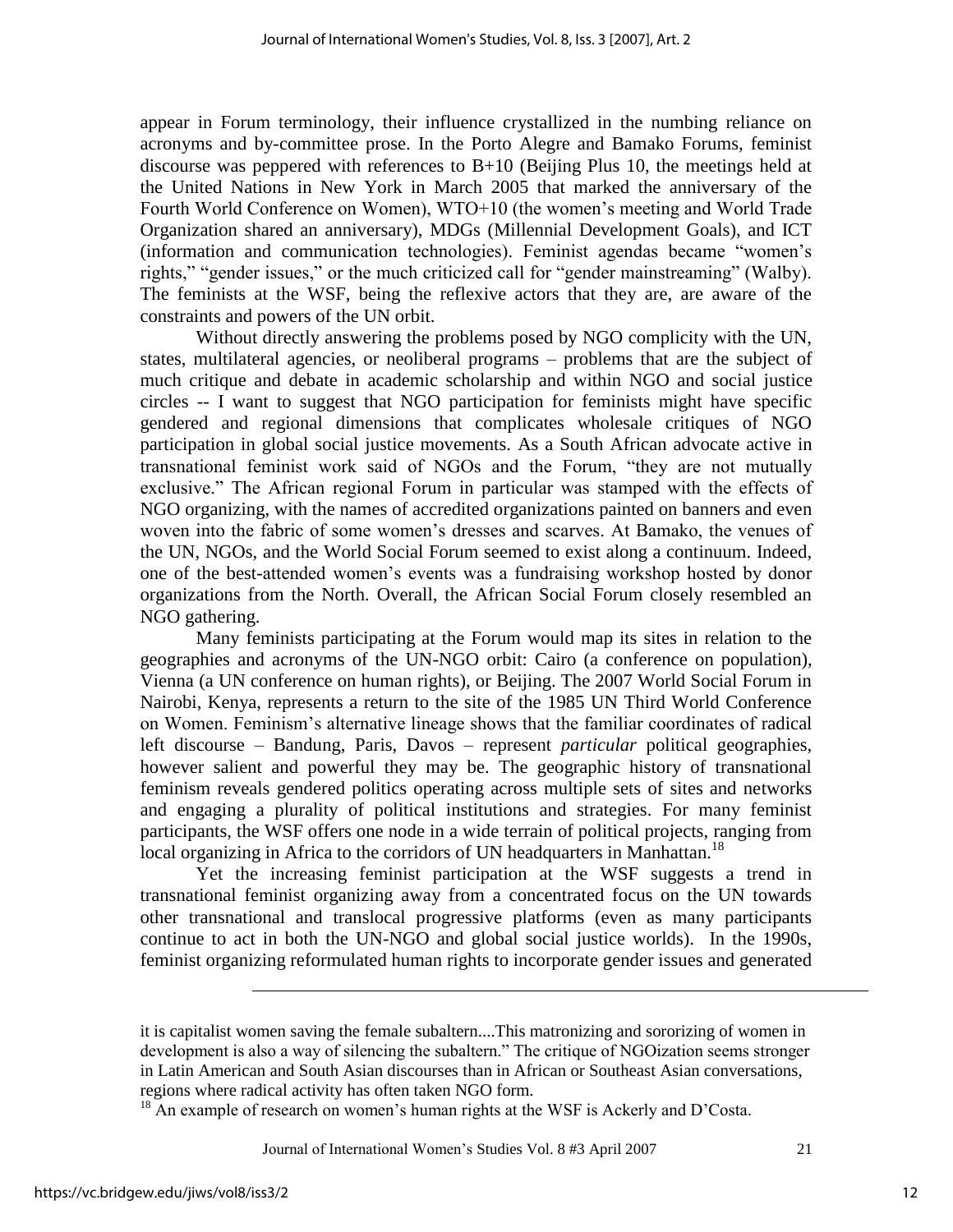significant reference points in UN texts. However, by the 2000s, efforts at the UN level became more defensive, mainly attempts to prevent the U.S. administration under President Bush and a loose alliance of conservative governments from eviscerating policies concerning gender, reproductive rights, or sexuality. Feminists no longer look to the UN as a stage for progressive achievements on most issues. Moreover, many NGO feminists, themselves the products of radical movements, criticize the compromises and complicity of work in the UN arena. A panel at the 2002 meeting of the Association of Women in Development Conference in Mexico, "The Big Debate: Have the UN Conferences Benefited Women?", exemplifies such internal, reflexive critique. Antiglobalization movements offer a vital arena for an alternative, more radical domain of feminist politics.

The "open space" of the Fórum Social Mundial allows feminist projects to extend into this alternative transnational milieu. One virtue of the WSF for feminists is its social justice orientation, which allows feminists more latitude to express the critical politics that had informed prior women's movements. Feminists at the Forum voiced energetic critiques of U.S. policy, global capitalism, the World Bank, and so forth. The feminist themes at Mumbai or Porto Alegre diverged from those that prevailed at, for example, the B+10 meetings. At the NGO gathering across the street from the United Nations, the heated debate concerned the trafficking in women while other panels were dedicated to gender mainstreaming. These issues were not in the foreground at the World Social Forum. The Fórum Social Mundial allowed feminists to let their radical hair down and their leftist slips show.

Feminist participation at the WSF invites questions not only about the relation of feminism to the alter-globalization movements but also about transnational feminism's own trajectories after a decade of activism in the orbit of the UN. While feminist engagement with the World Social Forum rejuvenates its articulation with radical left movements, this engagement is not despite, but in important ways because of, its history in the UN-NGO orbit as well as autonomous and affiliated women's movements in the global south.

#### **Space, Process, and Norms**

The World Social Forum attempts to materialize a set of radical principles, such as inclusion, diversity, and alternative culture, and makes a self-conscious effort to avoid the ends-orientation and commodity logic of neo-liberalism and global capitalism. At the level of norms and values, feminist discourse overlaps considerably with the political vocabulary common to the Forum. In particular, feminism and the Forum share emphases on space and process.

One of the aims of the World Social Forum is the creation of social, cultural, and political space. The term space was ubiquitous at the 2005 WSF and was concretized in the self-conscious design of thematic areas. (A Spanish–born architect and housing activist and long-time resident of Nicaragua, Ana Sugranyes, is one of the women on the WSF coordinating body.) "Space" represents one of the shared values of the alterglobalization and transnational feminist movements. It is difficult to find writing about feminism at the WSF (or the WSF in general) that does not refer to space. As one website explains, "Feminists are seeking spaces to move from fragmentation towards common grounds for action‖ (Björk). Three essays in a special issue of *Revista Estudos Feministas*, a Brazilian feminist journal describe the World Social Forum as: "a space of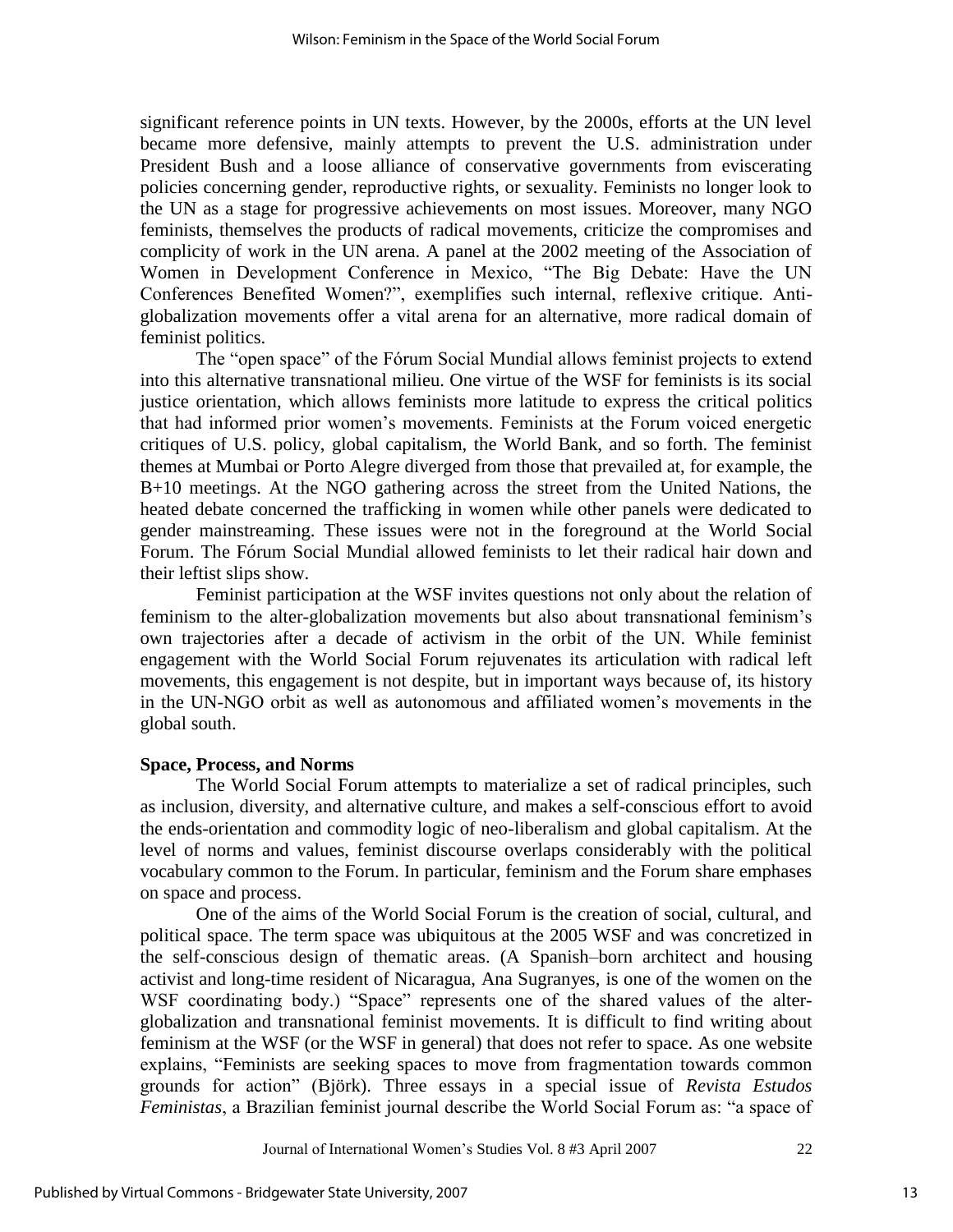confluence of the struggles and proposals of movements"; "international spaces of encounter and articulation"; "a space where feminisms find a productive *locus* to weave their alliances and ideas with other subjects".<sup>19</sup> In discussions at the Porto Alegre Forum, Feminists called for "seeing the WSF as a strategic space," "using the space of the WSF creatively," "creating inclusive spaces," "incorporating young women in spaces," and "creating spaces to move the dialogue further." The women's events at the African Social Forum also invoked space. Space -- literal, symbolic, and rhetorical space and feminist space within the spaces of alter-globalization -- was an end in itself. The emphasis on the significance of space for inclusive process was coextensive with the anti-privatization, pro-democracy discourse about space by the Forum at large. The feminist emphasis on space also draws on a critical evaluation of the public/private division in the gendered hierarchies of modernity, although the gendered significance of space was rarely articulated explicitly.

The norms, politics, and discourses of feminism and the World Social Forum overlap to the point of convergence. Radical transnational feminism and the World Social Forum share political critiques of the new world order and globalization in its hegemonic capitalist, imperialist form. The themes of feminist panels at the WSF, like speakers at the Feminist Dialogues, echoed the prevailing themes of the Fórum Social Mundial: critiques of fundamentalism, militarism, neoliberalism, and U.S. hegemony.<sup>20</sup> At the same time, the WSF might also be seen as echoing feminist discourse. The Forum departs from other expressions of anti-globalization protests by integrating more attention to diversity of people and cultures (or at least trying to). Its lexicon includes marginalization, inclusive spaces, diversity of voices, and open dialogue. In Latin America and India, its design was predicated on an allowance for (or celebration of) different modes of knowledge, politics, and expression (meaning in particular non-Enlightenment epistemologies) that echoed feminist principles. Many feminists consider this resonance to be the result of feminist influence on "larger" left movements, although such influence was not acknowledged by the Forum at large.

A particularly striking convergence between feminism and the Forum is in their understandings of the relation of means to ends. The Brazilian Forum's processual politics bore a remarkable resemblance to familiar feminist principles. Its organization manifests enormous labor reflecting on epistemology, methodology, and politics of infrastructure, attendance, communication, cultural production, and labor itself. The Forum guide at Porto Alegre explained the principles behind these decisions and commitments in multiple European languages. Even the 2005 Fórum Social Mundial tote bag included a tag that explained the labor arrangements behind its production. Clearly, the Forum has been predicated on a philosophy in which the means must attempt to manifest, rather than be justified by, the ends. Process is as political for the World Social Forum as it is for feminist political ideals.

 $\overline{a}$ 

 $19$  The translated quotations appear in Alvarez, "Another (Also Feminist) World Is Possible."

<sup>&</sup>lt;sup>20</sup> The key themes at the African Social Forum differed from those at Porto Alegre. They were: the ecosystem, war and peace, cooperation, debt, neoliberalism. Women's events in Bamako overlapped with much of the discourse of the Forum, which was characterized overall by a regional focus on African issues, but as noted, were also marked by the use of NGO and UN terminology as well.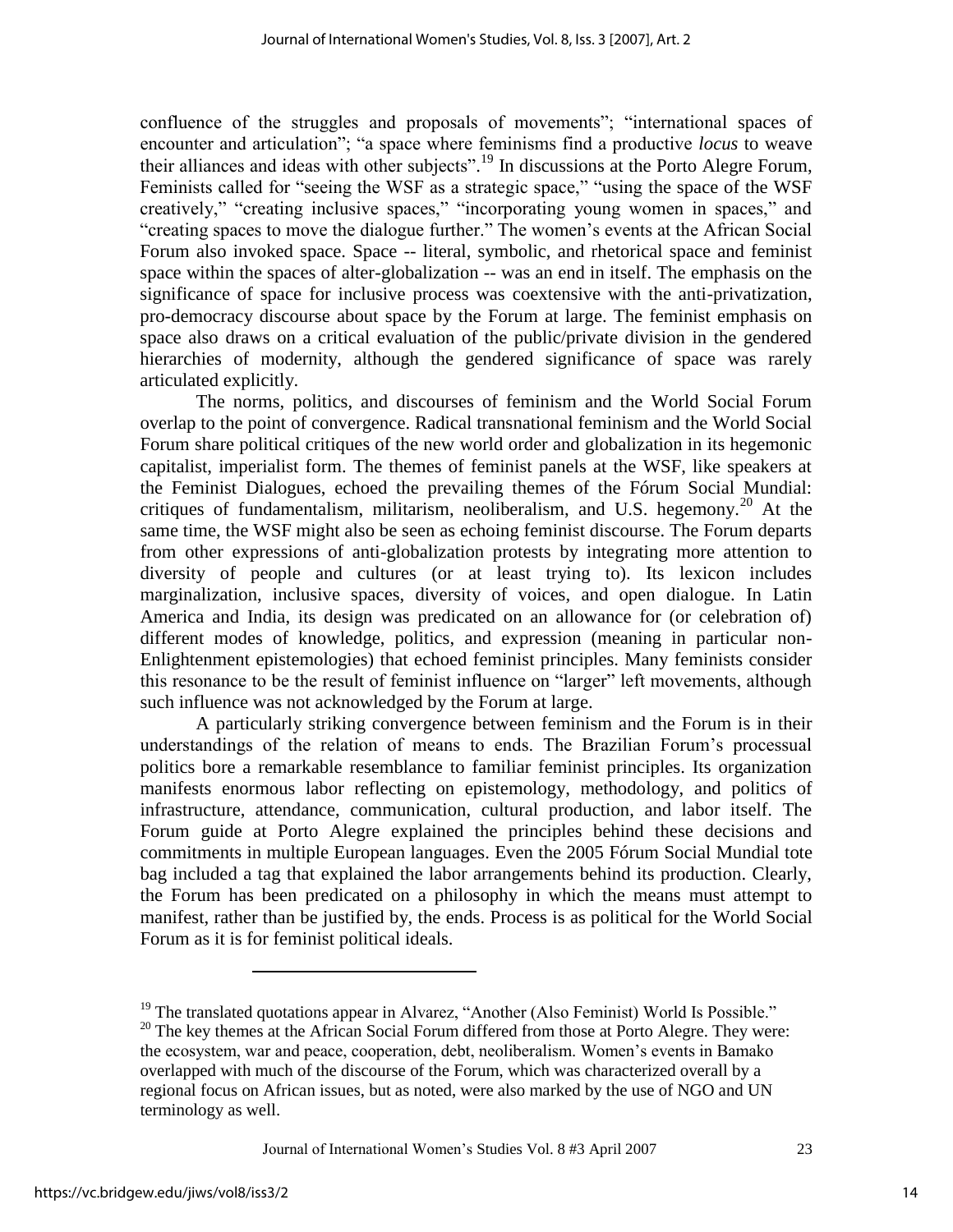So is the World Social Forum feminist? Does the recognition of patriarchal capitalism and the similar emphasis on space and process make for a happier collaboration than the "unhappy marriage" between feminism and Marxism diagnosed by socialist feminists? Probably. But however *simpatico*, feminists—at least at the 2005 Brazilian meeting—did not feel that the Fórum Social Mundial was a feminist event *per se*. Feminists continue to navigate between autonomous spaces—such as the Women's Universe in Bamako, the Feminist Dialogues in Mumbai, and the women's boat in Porto Alegre—and integration across Forum events.

Feminists still choose autonomous projects affiliated with progressive venues like the World Social Forum at least in part because of enduring limits to "gender mainstreaming" of those larger movements that are reflected in the uneven representation of feminism in Forum texts, among other things. But I have suggested in this essay that feminism's relation to planetary progressive politics does not hinge only on a lingering masculinist culture of the left.

The political history of global women's organizing is relevant for the question of feminism's impact on Forum political norms. Feminists asserted that they wanted feminists' voices audible at the larger Forum. But in day-to-day discussion, it was less clear what it was that feminists wanted heard. What are the feminist agendas at the World Social Forum? What is specifically *feminist* about the visions of alter-globalization? Transnational feminist analysis abounds in critiques of global capitalism, militarism, imperialism and the new world order. The framing of the Feminist Dialogues highlighted the gendered effects of these processes, for example, particularly on racialized and female bodies. Feminism certainly has more to say than submerged calls to eliminate "sexism" and guarantee "gender equality." But in my admittedly partial and situated observations, these questions were not the center of gravity in feminist discourse or practice at the Forum. Discussions of what feminists might contribute to the specific content of Forum political discourse was relatively rare, at least at these public events. As is true for the Forum as a whole, there was more clarity about critique than there was about norms for alternative social orders and strategies to achieve them. The group conversations at the 2005 Dialogues and the cross-language, cross-border debates in the hall of the Palais de la Culture in Bamako pointed to a need for propagating but also cultivating alternative feminist visions of governance and political economy. Those young Malaysian women, who, when divvying up the government ministries they had not yet taken over, found that they were unsure of their vision for state governance and are hardly unique in their lack of an applicable feminist theory of governance.

The relative lack of concrete radical visions expressed in feminist practice at the Forum may reflect the impact of the UN-NGO world, which has enabled, but also profoundly constrained, critical transnational feminist projects. It may also have something to do with the mutual norms of the World Social Forum and feminist organizers, such as the common belief that the means are inseparable from the ends. At the 2005 World Social Forum, the process itself -- providing spaces, staging dialogues, ensuring a diversity of voices – was a major political aim and achievement for feminism's version of alter-globalization. The feminist emphasis on space and process as ends in themselves – *how can we use the WSF space creatively? how can our processes match our politics?* – defers the question of content. *What* feminist logic should be absorbed as alter-globalization commonsense? Feminists could edit and revise various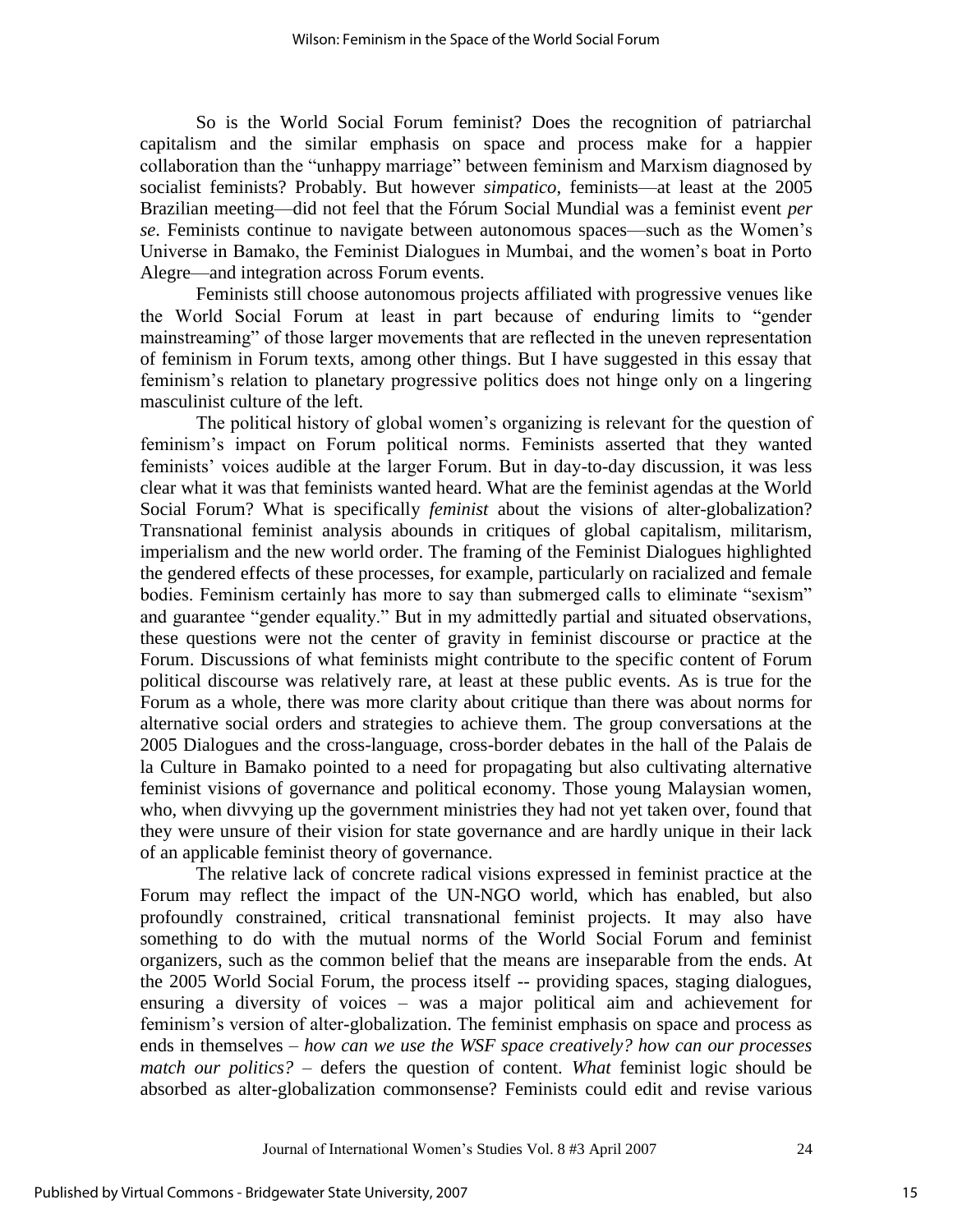Forum texts, providing new language for "sexism" or "gender equality." But given the significant integration of feminists into WSF practice, and the shared sets of political norms, it has been harder to identify a distinctly feminist analysis that could rewrite the prevailing political frames of the Forum, at least in the commonplace discourse surrounding the Forum itself. By partaking of the inclusive spaces of the Forum, can feminist political norms shape the alter-globalization and global social justice visions – and if they can, will these be understood as a distinctly feminist innovation? Will feminist gestures towards another possible world be any different?

The ways that feminists navigate the World Social Forum – their autonomy or integration, the feminist claims on the Forum and the feminist claims for social justice – revolve not only around the gendered cultures of progressive movements but also around feminist movements' internal dynamics and historical trajectories. Bringing feminist histories to the understanding of the World Social Forum can pluralize the political geography of the global social justice movement. These feminist trajectories – particularly the years of strategic complicity with the UN – have both enabled, and constrained, feminists' engagement with the radical visions of the World Social Forum.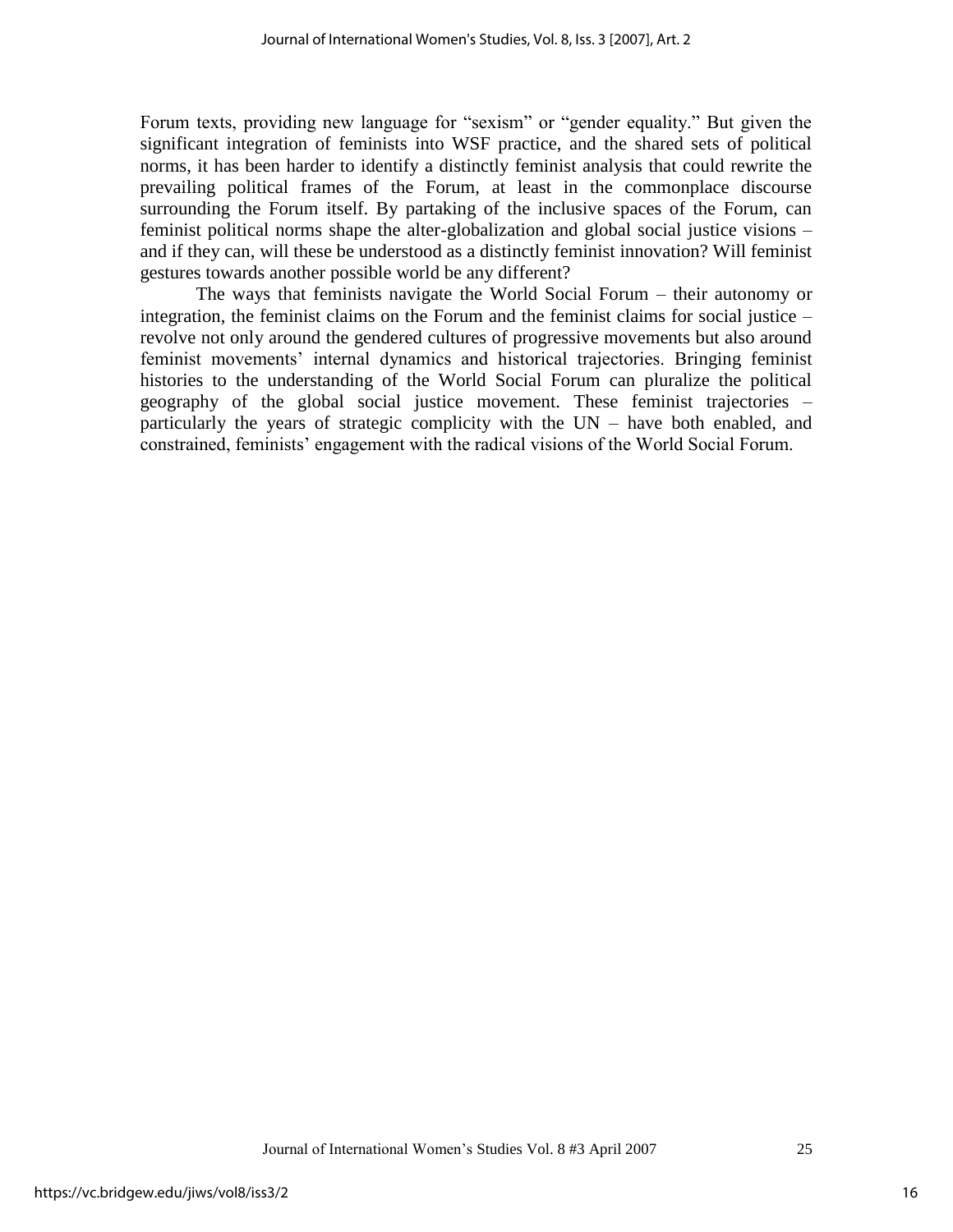## **Works Cited**

- Ackerly, Brooke A., and Bina D'Costa. "Transnational Feminism: Political Strategies and Theoretical Resources." Paper Presented at The Australian National University, Department of International Relations. Jan 2005. 22 Jan 2007. <http://dspace.anu.edu.au/handle/1885/43137>
- Alvarez, Sonia E. "The 'NGOization' of Latin American Feminisms". In *Cultures of Politics/Politics of Cultures: Re-Visioning Latin American Social Movements*. Ed. Sonia E. Alvarez, Evelina Dagnino, and Arturo Escobar. Boulder, CO.: Westview Press, 1998. 306-324.
- Alvarez, Sonia E., "Another (Also Feminist) World Is Possible: Constructing Transnational Spaces and Global Alternatives from the Movements." Trans. Arturo Escobar. In *World Social Forum: Challenging Empires*. Ed. Jai Sen, Anita Anand, Arturo Escobar, and Peter Waterman. New Delhi: Viveka Foundation, 2004. 199– 206. Available at [www.choike.org/documentos/wsf\\_s313\\_alvarez.pdf.](http://www.choike.org/documentos/wsf_s313_alvarez.pdf.) Accessed 1/23/2007.
- Björk, Malin. "Two-Day Feminist Dialogue in Mumbai." *Les Penelopes*. 17 Jan. 2004. 22 Jan. 2007 <http://www.penelopes.org/Anglais/xarticle.php3?id\_article=758>.
- Eschle, Catherine. "'Skeleton Women': Feminism and the Antiglobalization Movement." *Signs* 30.3 (2005): 1741-1770.
- Foltz, Kim, Suren Moodliar, and Jason Pramas. "The Future of the World Social Forum Process: Modest Reforms Needed." *ZMagazine-ZNet*. 9 Feb. 2005. <http://www.zmag.org/content/showarticle.cfm?ItemID=7207> 22 Jan. 2007
- Fonow, Mary Margaret. E-mail to the author . 9 June 2006.
- Hardt, Michael. "Porto Alegre: Today's Bandung?" *New Left Review* 14 (Mar.-Apr. 2000): 112-118.
- "International: WSF Contradictions Feminist Dialogues." 7 Jan. 2005. *Women Living Under Muslim Laws*. 22 Jan. 2007 <http://www.wluml.org/english/newsfulltxt.shtml?cmd%5B157%5D=x-157- 119969>.
- Mama, Amina, Charmaine Pereira, and Takyiwaa Manuh. "Editorial: Sexual Cultures." *Feminist Africa* 5 (2005). 22 Jan. 2007 <http://www.feministafrica.org/05- 2005/editorial.html>.
- Obando, Ana Elena. "Sexism in the World Social Forum: Is Another World Possible?" Feb. 2005. *WHRnet*. Association for Women's Rights in Development. 22, Jan. 2007 <http://www.whrnet.org/docs/issue-sexism\_wsf.html>.
- Spivak, Gayatri Chakravorty. "'Woman' as Theatre: United Nations Conference on Women, Beijing 1995." *Radical Philosophy* 75 (Jan.-Feb. 1996) <http://www.radicalphilosophy.com/default.asp?channel\_id=2187&editorial\_id=1  $0716 >$
- Staudt, Kathleen, Shirin Rai, and Jane Parpart. "Protesting World Trade Rules: Can We Talk About Empowerment?" *Signs* 26.4 (2001): 1251-1257.
- Vera-Zavala, America. "A Space of Freedom: The World Women's Forum". 29 Jan. 2004 *openDemocracy Ltd*. 22 Jan. 2007 <http://www.opendemocracy.net/debates/article-6-91-1693.jsp>

Journal of International Women's Studies Vol. 8 #3 April 2007 26